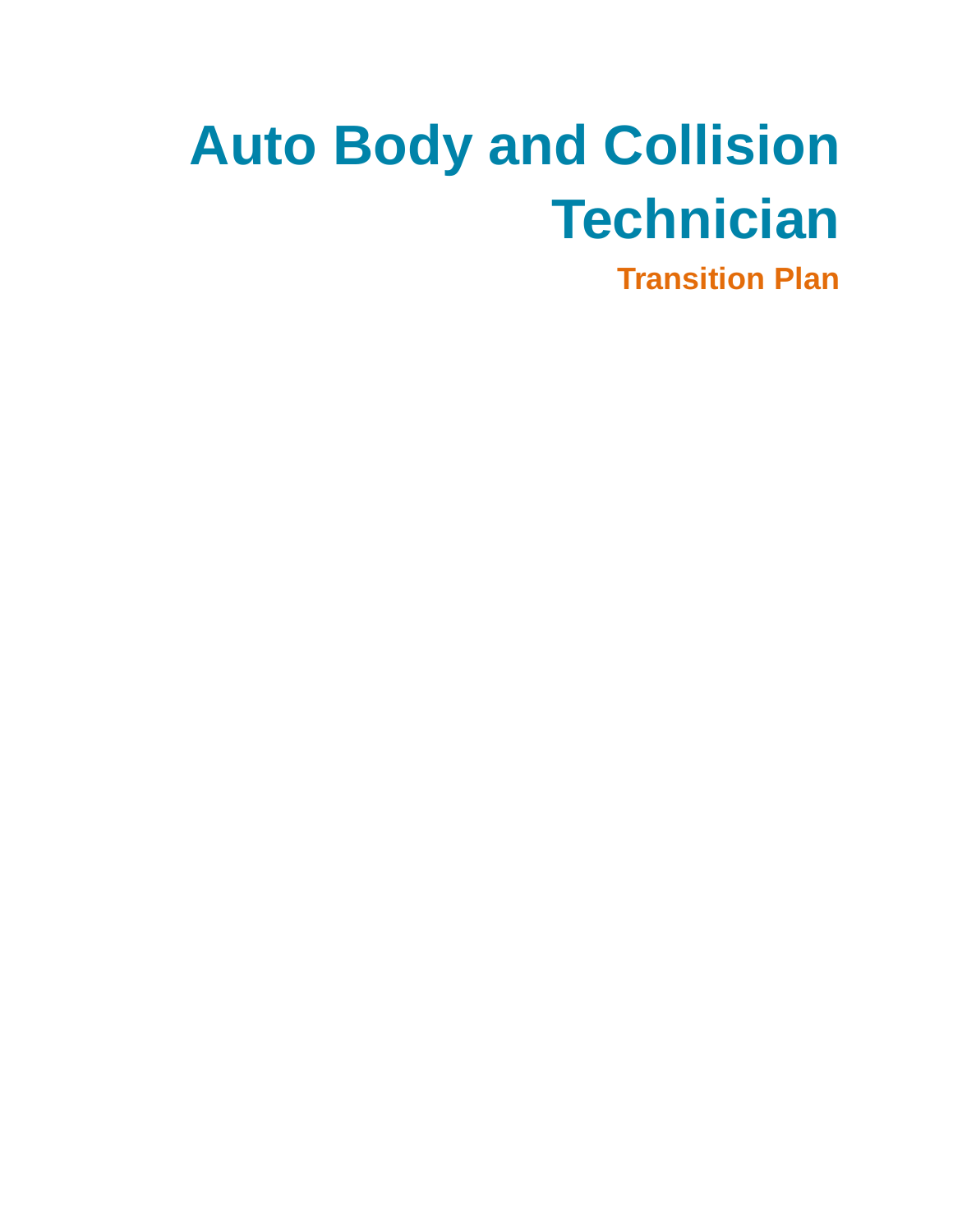# **Table of Contents**

| Standardized Level Exams (SLEs) for the Harmonized Program 15 |  |
|---------------------------------------------------------------|--|
|                                                               |  |
|                                                               |  |
|                                                               |  |
|                                                               |  |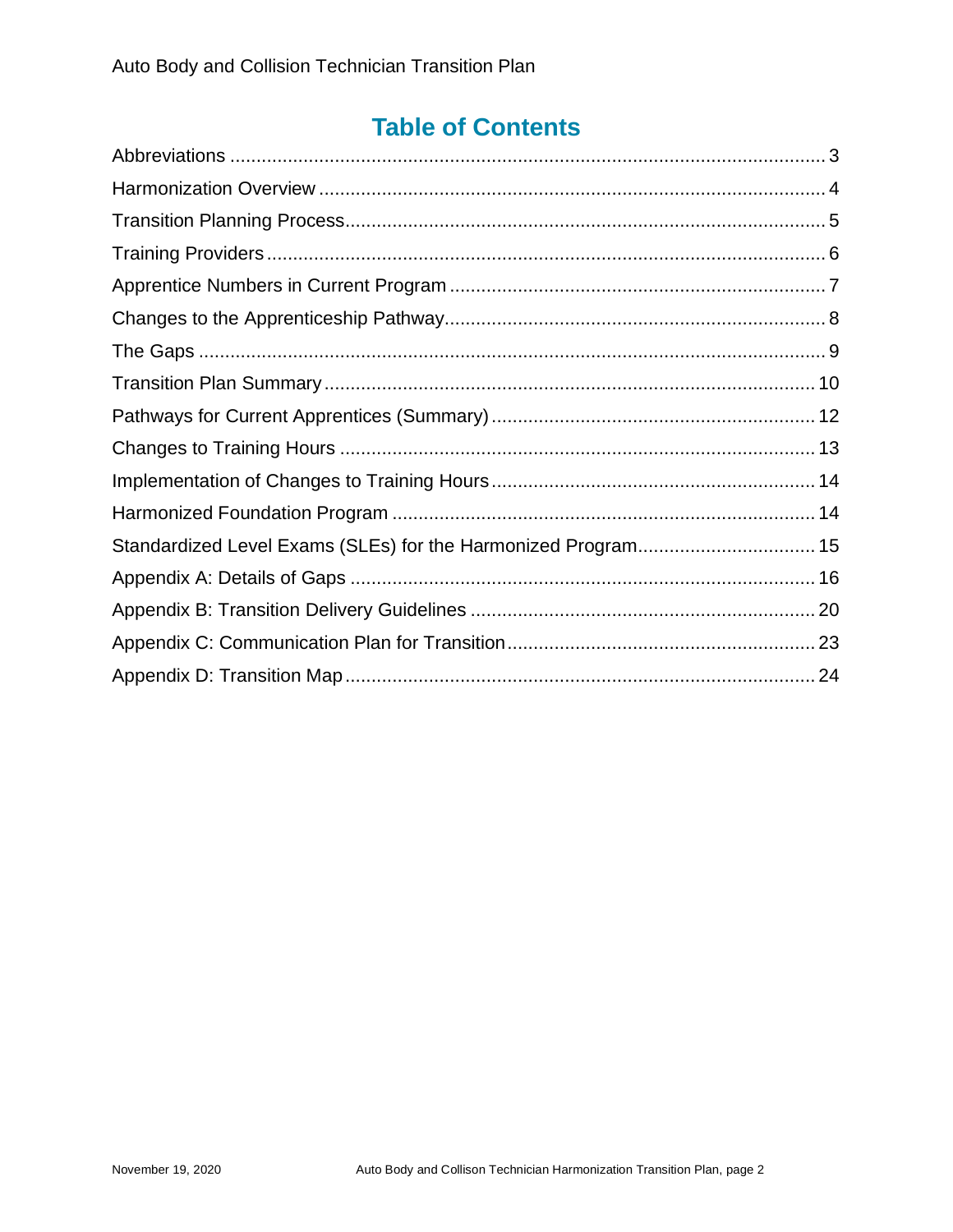# **Abbreviations**

<span id="page-2-0"></span>

| <b>CCDA</b> | Canadian Council of Directors of Apprenticeship |
|-------------|-------------------------------------------------|
| <b>CL</b>   | <b>Current Level</b>                            |
| C of Q      | Certificate of Qualification                    |
| DA          | Direct Access (ITA's registration system)       |
| ER          | Employer sponsor                                |
| <b>FDN</b>  | Foundation                                      |
| HL          | <b>Harmonized Level</b>                         |
| <b>IPSE</b> | <b>Interprovincial Red Seal Exam</b>            |
| <b>NOA</b>  | Red Seal National Occupational Analysis         |
| <b>RSOS</b> | Red Seal Occupational Standard; replaces NOA    |
| <b>SLE</b>  | <b>Standardized Level Exam</b>                  |
| <b>TP</b>   | Training provider                               |
| <b>TT</b>   | <b>Technical training</b>                       |
| <b>TW</b>   | Trade worker                                    |
| <b>WBT</b>  | Work-based training                             |
|             |                                                 |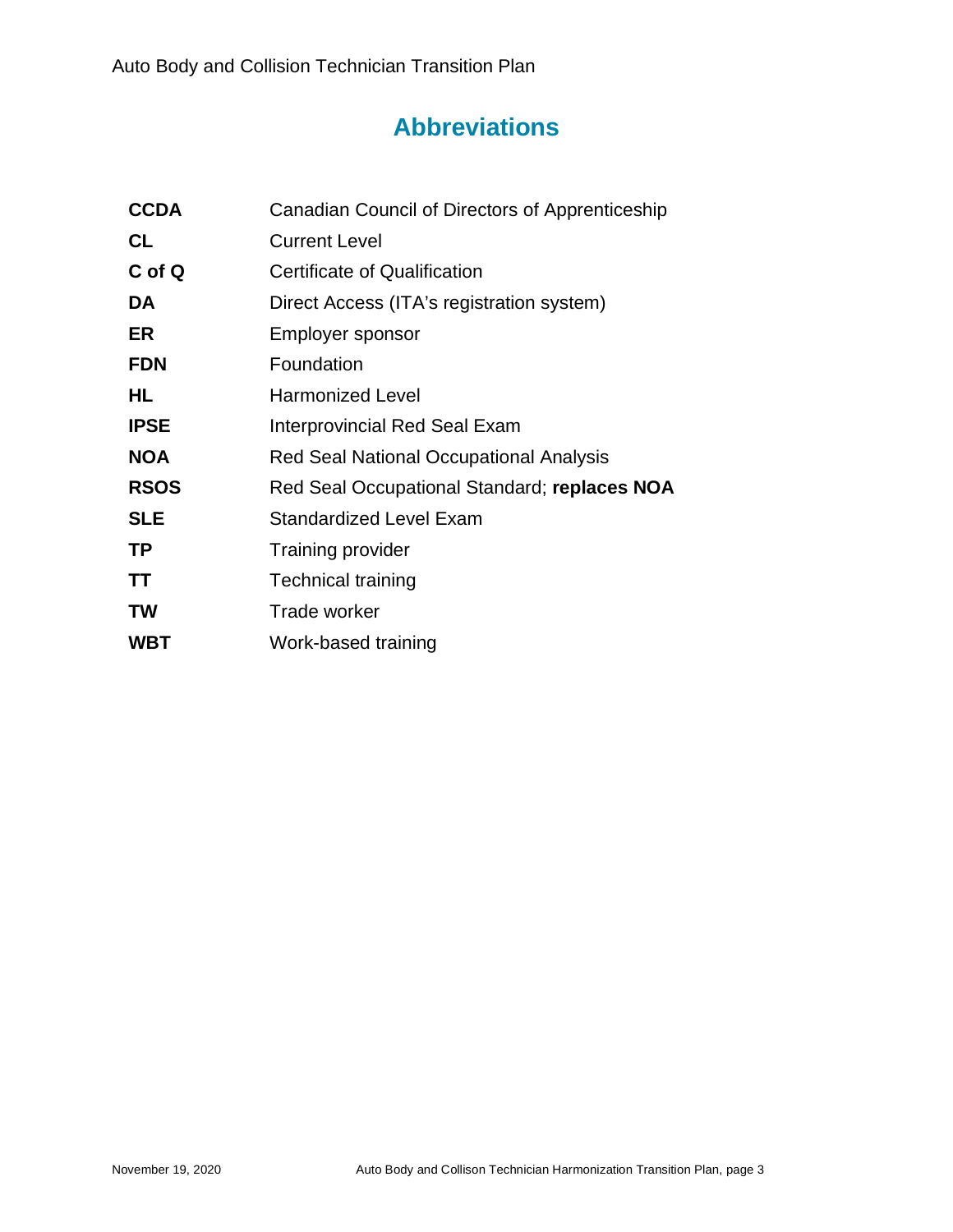### **Harmonization Overview**

<span id="page-3-0"></span>The Canadian Council of Directors of Apprenticeship (CCDA) is responsible for the Red Seal Program, which develops common interprovincial standards and examinations. The CCDA has undertaken the Pan-Canadian Harmonization Initiative in the Red Seal trades. British Columbia is an active participant in this initiative.

The goal is to substantively align apprenticeship systems across Canada by making apprenticeship training requirements more consistent in the Red Seal trades. The priorities on the right were identified by industry and training partners across Canada.

#### **Harmonization Priorities**

- **1**. Use of Red Seal **trade name**
- **2**. Consistent **total training hours** (in-school and on-the-job)
- **3**. Same number of **training levels**
- **4.** Consistent **sequencing** of training content, including use of most recent Red Seal Occupational Standard (RSOS).

| <b>MVBR</b>                                                      | <b>Changing</b><br>in BC? | What will<br>it be?                                 |  |
|------------------------------------------------------------------|---------------------------|-----------------------------------------------------|--|
| <b>TRADE NAME</b>                                                | <b>YES</b>                | <b>Auto Body and</b><br><b>Collision Technician</b> |  |
| <b>NUMBER OF</b><br><b>TRAINING LEVELS</b>                       | <b>YES</b>                |                                                     |  |
| <b>TOTAL HOURS</b><br>Technical (TT) + work-based training (WBT) | <b>YES</b>                | <b>7200 hours</b><br>Decrease of 30 hrs             |  |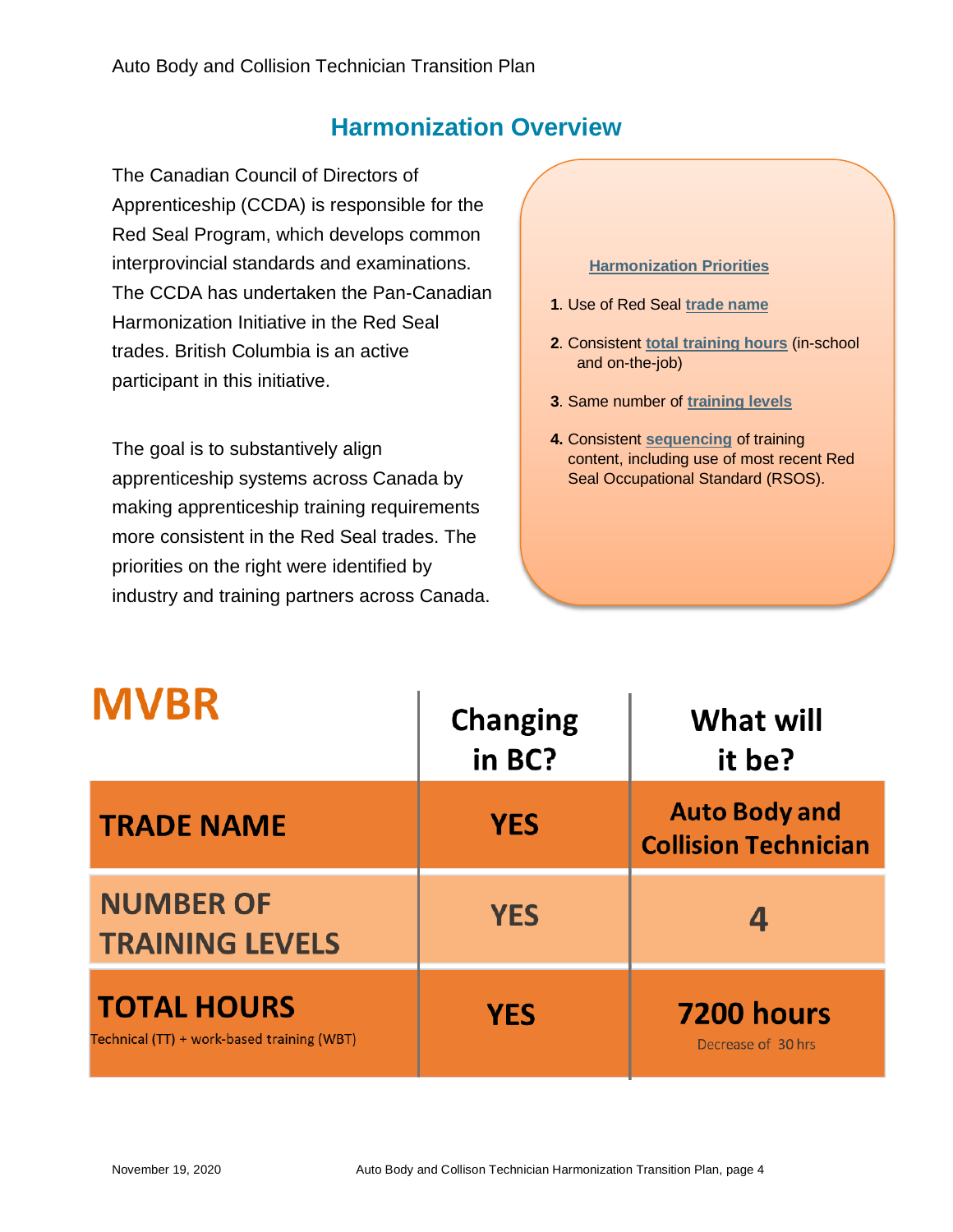### **Transition Planning Process**

<span id="page-4-0"></span>The re-sequencing of the Auto Body and Collision Technician program through the Harmonization Initiative has resulted in changes to the credentialing model and the sequencing of technical training.

The ITA Transition Team consulted with the post-secondary training providers that deliver the Auto Body and Collision Technician and Automotive Refinishing programs and considered the input of our internal and external partners. ITA and its partners evaluated several transition options and the transition plan outlined in this document was identified as the best option. We have also ensured that there are pathways for all current apprentices to complete their apprenticeship.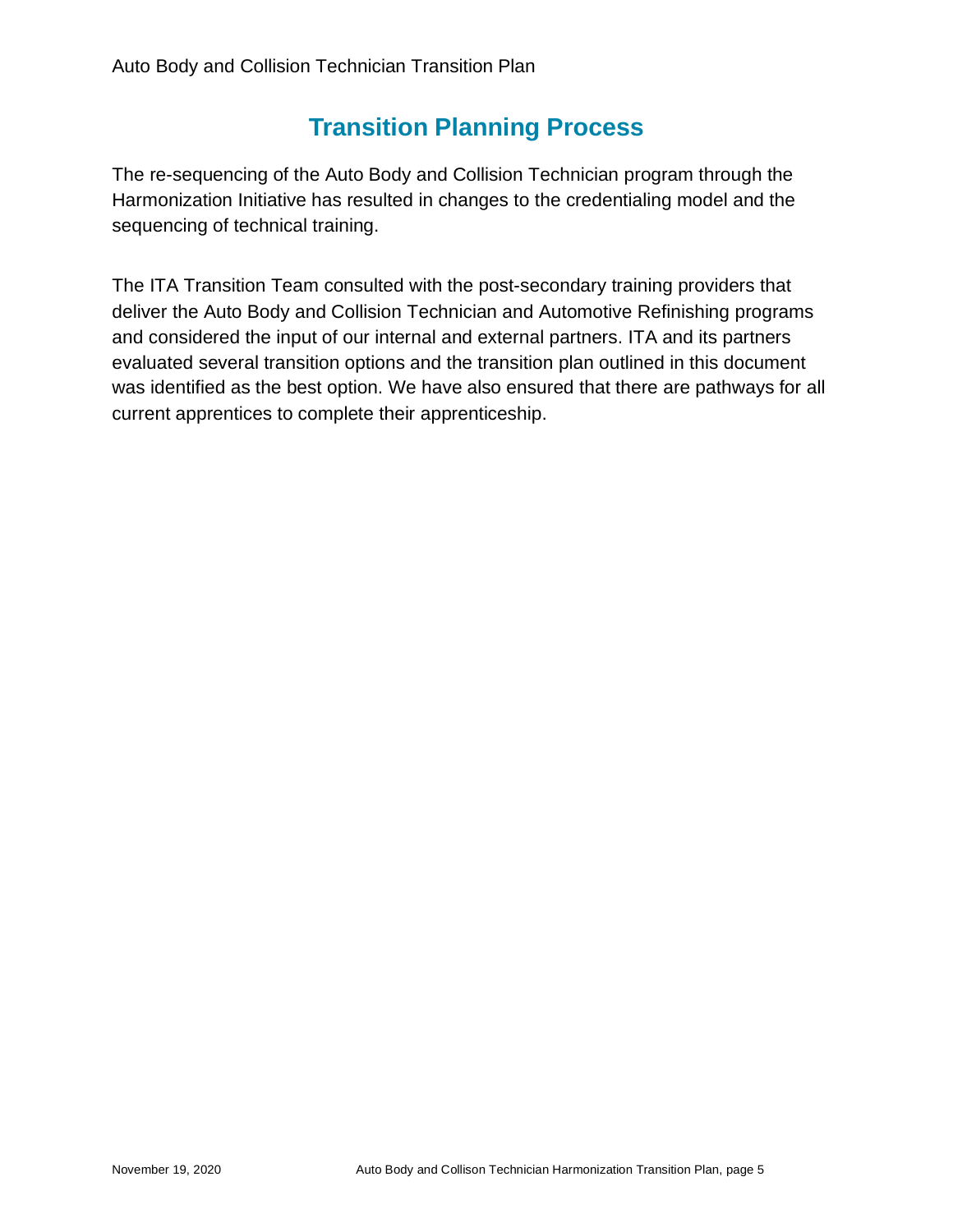### **BC Program Development and Transition Planning**



# <span id="page-5-0"></span>**Training Providers (5)**

BC Institute of Technology (BCIT) College of New Caledonia (CNC) Okanagan College (OKC) University of Fraser Valley (UFV) (FDN only) Vancouver Community College (VCC)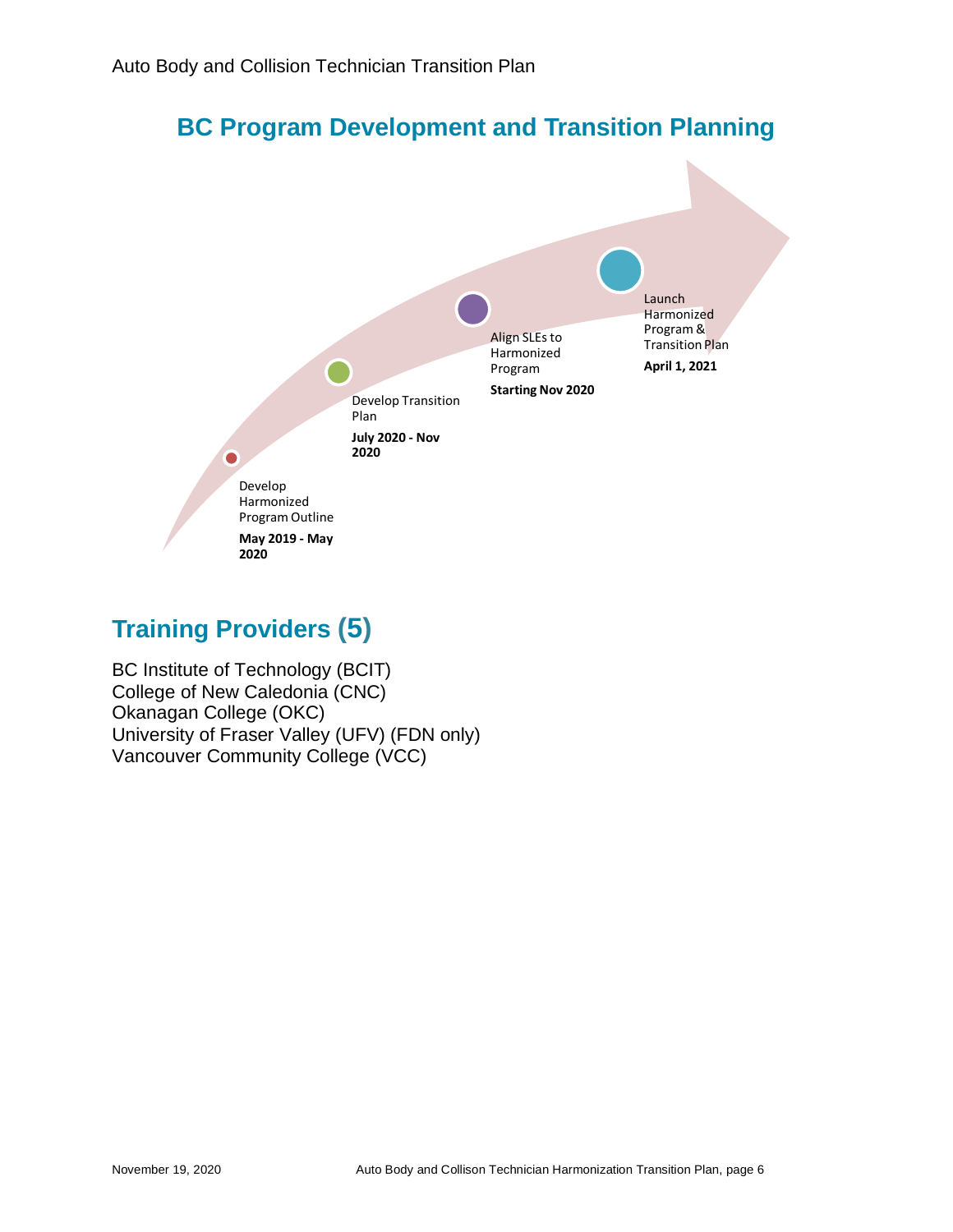# <span id="page-6-0"></span>**Apprentice Numbers in Current Program**

| <b>Status</b> | <b>OTT</b> | CL <sub>1</sub> | CL <sub>2</sub> |
|---------------|------------|-----------------|-----------------|
| Active        | 173        | 98              | 59              |
| Inactive      | 248        | 106             | 49              |
| <b>Total</b>  | 421        | 204             | 108             |

#### **Notes**

- The numbers are as of October 1, 2020.
- Apprentices who have completed CL3 are not considered in transition planning as they have completed their technical training.
- There are many individuals who have completed a FDN or other non-apprenticeship program and are eligible to receive credit for CL1, but are not included in the apprentice numbers.

#### **Definitions**

| 0TT             | individuals who have registered as apprentices, but have not received credit for any<br>levels of technical training |
|-----------------|----------------------------------------------------------------------------------------------------------------------|
| CL <sub>1</sub> | apprentices for whom CL1 is the highest level achieved                                                               |
| CL <sub>2</sub> | apprentices for whom CL2 is the highest level achieved                                                               |
| <b>Active</b>   | apprentices for whom training credits or WBT have been logged in DA within the last 18<br>months                     |
|                 | .                                                                                                                    |

**Inactive** apprentices who have not interacted with DA in **over 18 months**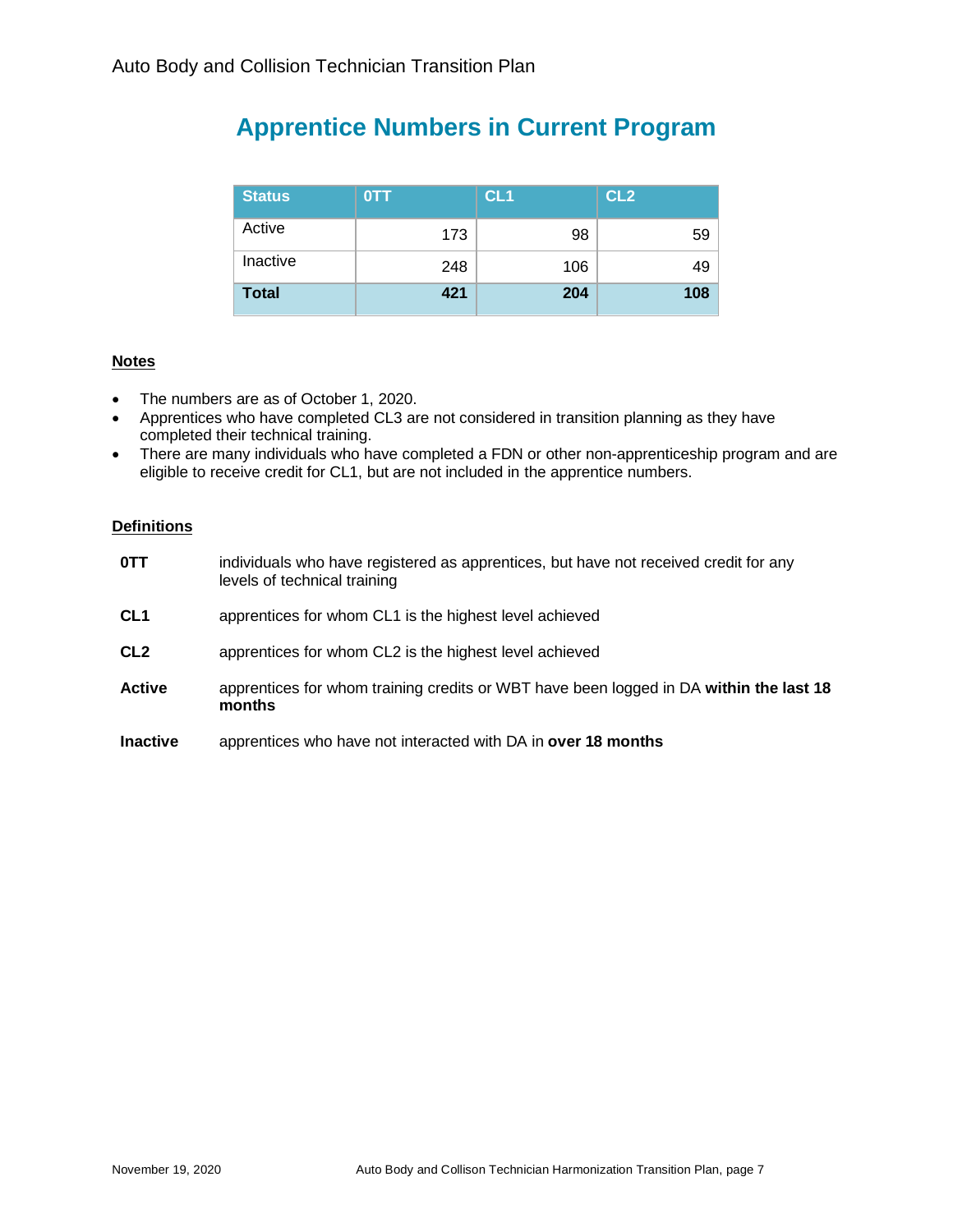# **Changes to the Apprenticeship Pathway**

<span id="page-7-0"></span>During the harmonization process, extensive consultations with industry and training providers resulted in a new credentialing model that allows for a Common Core Level 1 between Collision and Refinishing programs.

#### **Benefits of new model**

- New content added
- Easier to become dual ticketed
- More career options
- Easier recruitment
- More mutual understanding of each other's scope of work
- Alignment to apprenticeship pathways across Canada

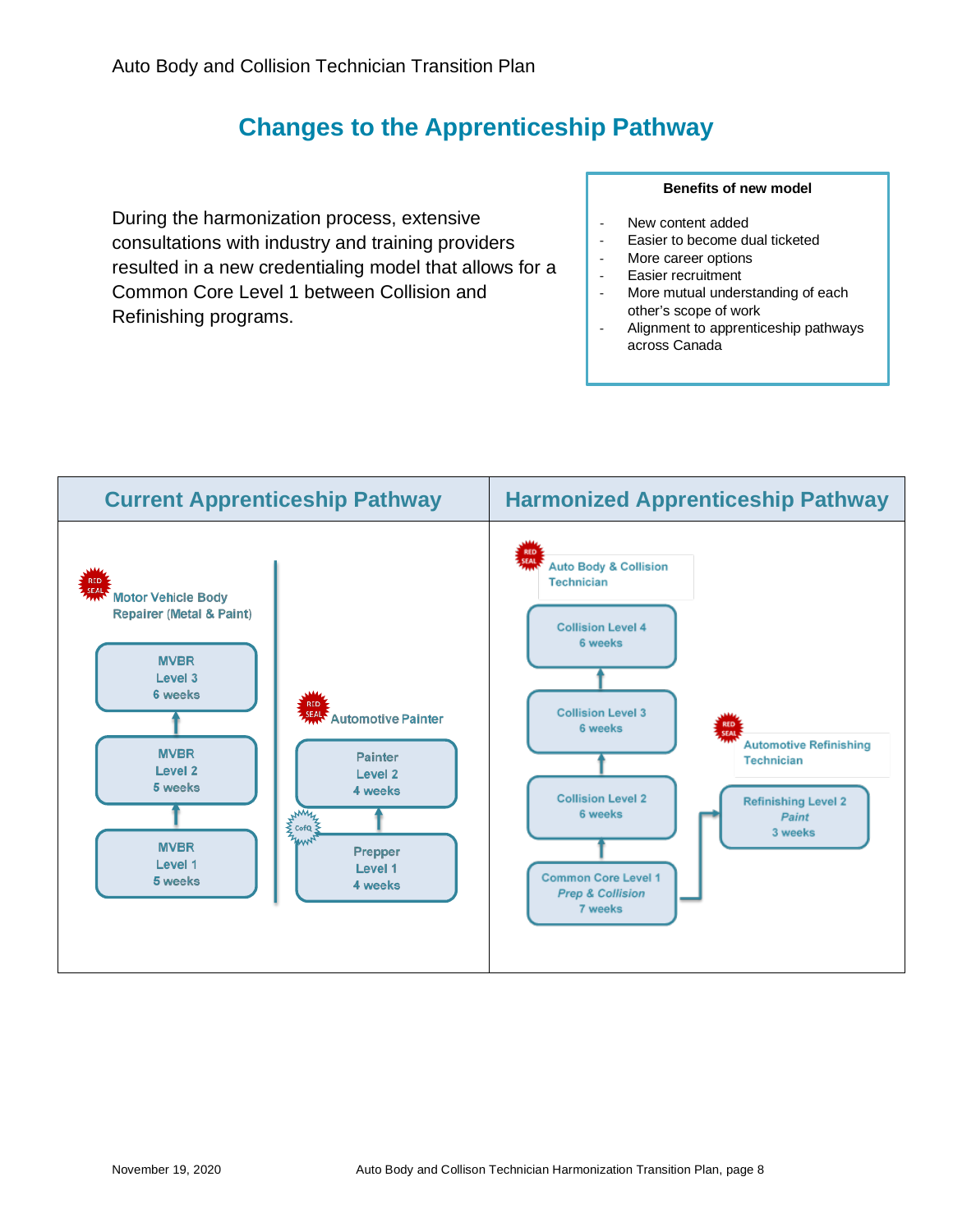<span id="page-8-0"></span>

### **The Gaps**

#### **What are gaps and overlaps?**

**A Gap** is an estimate of the hours of technical training content **that an apprentice will be missing if they transition** from the current program to the Harmonized program **(CLHL)** at a specific level.

Gap A (CL1→HL2) is the technical training content that an apprentice who has completed Current Level 1 will be missing if they transition into Harmonized Level 2.

**Gap B (CL2HL3)** is the technical training content that an apprentice who has completed Current Levels 1 and 2 will be missing if they transition into Harmonized Level 3.

**An Overlap** is an estimate of the hours of technical training content that an apprentice will be repeating if they transition from the current program to the Harmonized program ( $CL \rightarrow HL$ ) at a specific level.

**What are Instructional Hours and Self-Directed Hours?**

**Instructional Hours** is the estimated instructional time to address missing content that is critical to the apprentice's success and is unlikely to be learnt without instructional intervention.

**Self-Directed Hours** is the estimated time that an apprentice will spend to cover the missing content. This learning may occur in the context of other tasks or levels in technical training, on the job, or through self-study.

**See** *Appendix A: Details of Gaps* for a list of the competencies, content and achievement criteria that current apprentices will be missing if they transition to the harmonized program.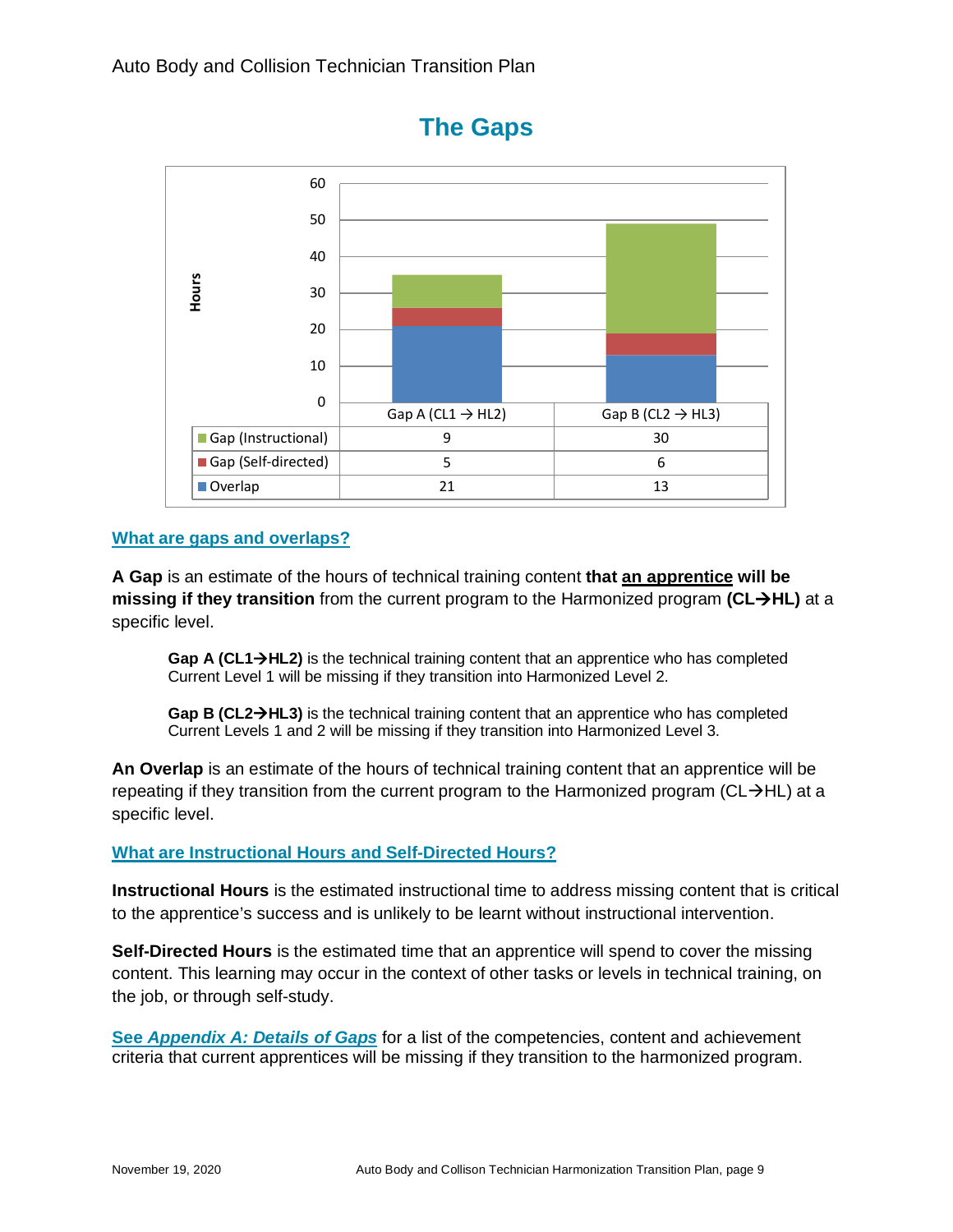### **Transition Plan Summary**

<span id="page-9-0"></span>

| <b>Implementation Timelines</b> |                          |               |  |
|---------------------------------|--------------------------|---------------|--|
| Year 1                          | Harmonized Level 1 (HL1) | April 1, 2021 |  |
|                                 | Common Core*             |               |  |
| Year 2                          | Harmonized Level 2 (HL2) | April 1, 2022 |  |
| Year <sub>3</sub>               | Harmonized Level 3 (HL3) | April 1, 2023 |  |
| Year 4                          | Harmonized Level 4 (HL4) | April 1, 2024 |  |



**\* Note:** HL1 is Common Core with Refinishing. FDN programs will be Common Core and will align to HL1.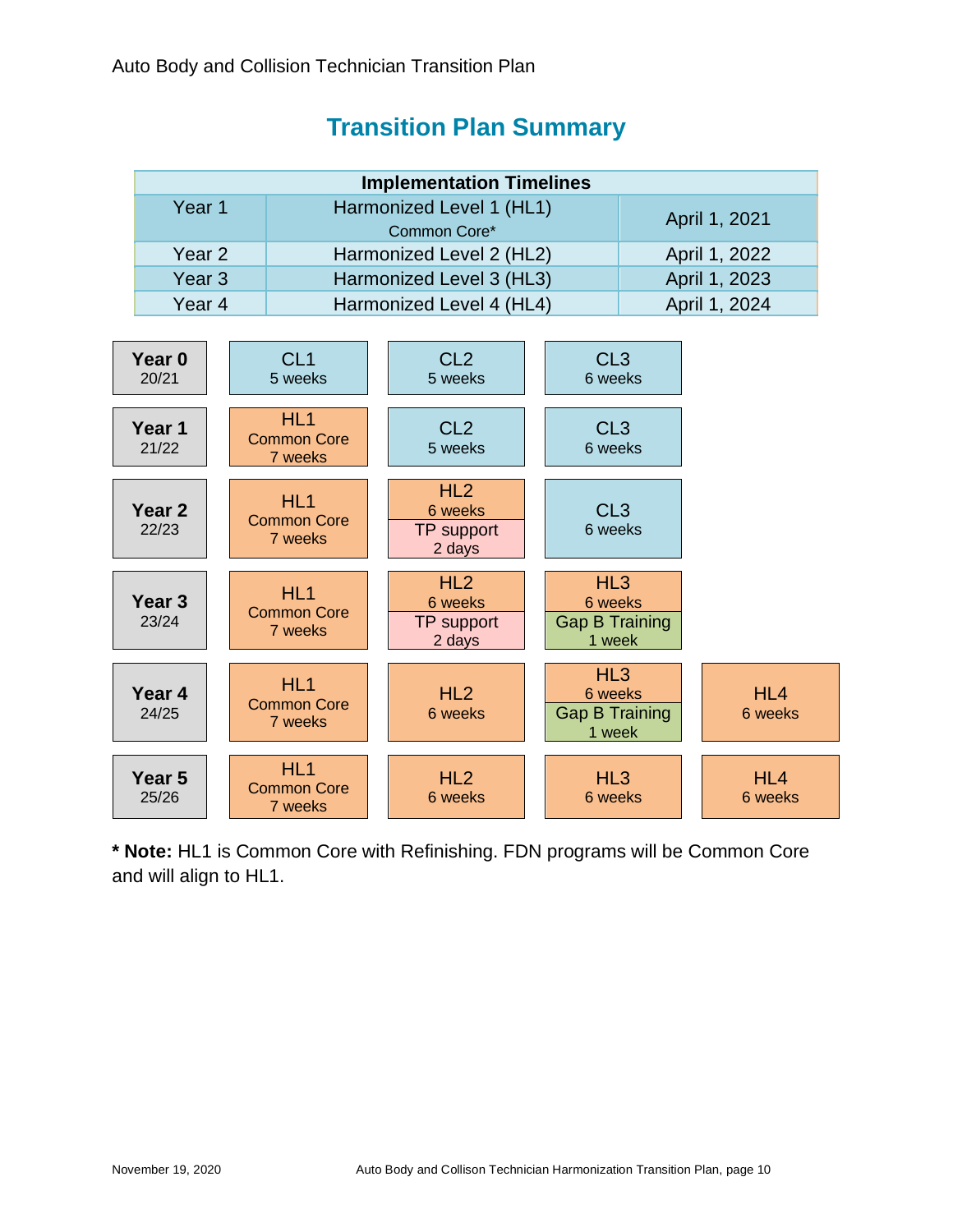### **Transition Delivery Notes:**

- **Training provider (TP) support** at HL2
	- o is optional
	- o is **not** a completion requirement for the apprentice
	- o is **not** recorded in Direct Access
	- o may be requested by training providers for the levels and years indicated in the transition plan
	- o delivery method and schedule are up to the training provider
- **Gap training B** at HL3 must be completed by apprentices who have completed CL2. Apprentices with HL2 don't need to complete Gap Training.
- **See** *Appendix B: Transition Delivery Guidelines* for more information about delivering gap training and TP support.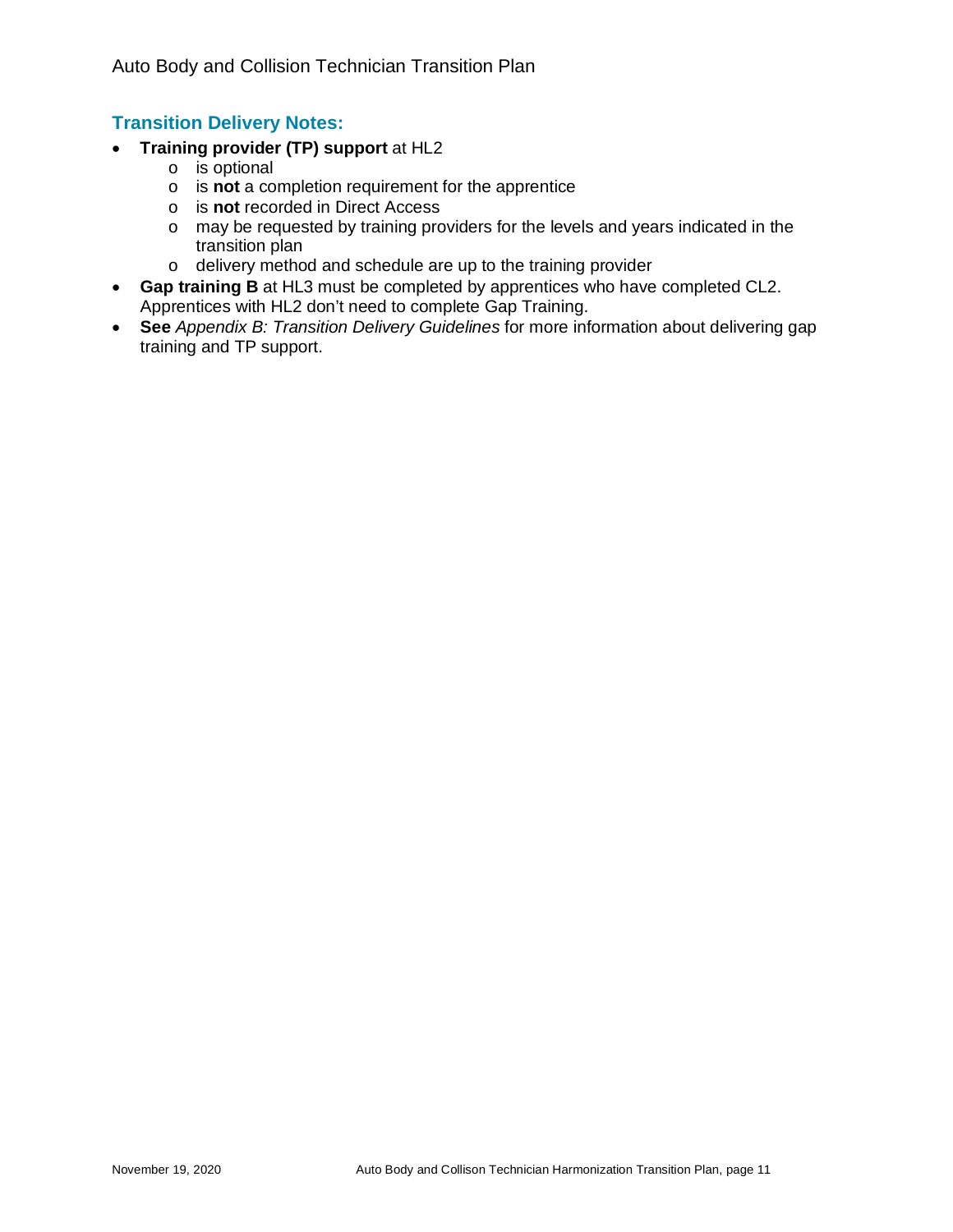# **Pathways for Current Apprentices (Summary)**

<span id="page-11-0"></span>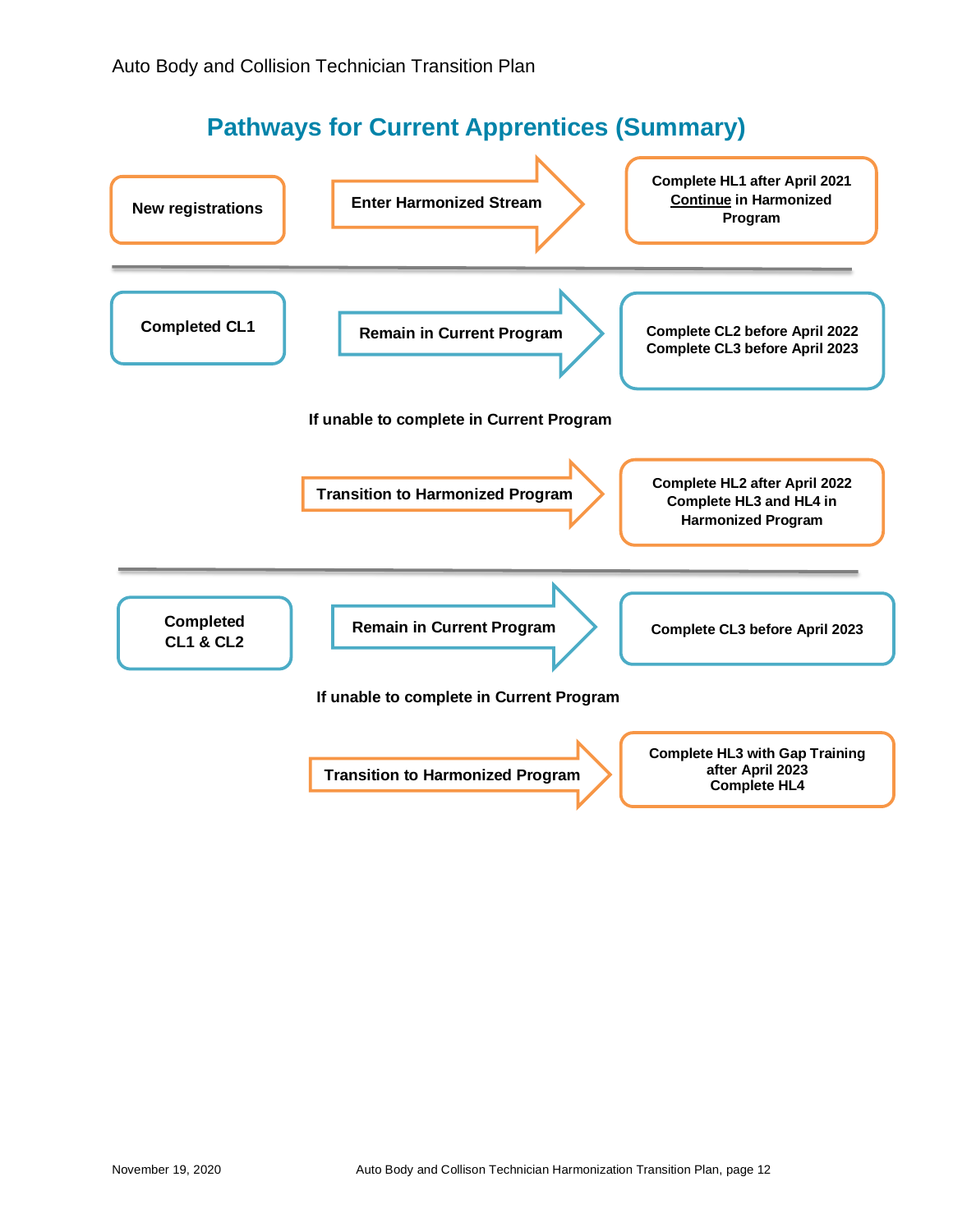### **Changes to Training Hours**

<span id="page-12-0"></span>The following changes to training time for Auto Body and Collision Technician will come into effect **April 1, 2021**:

- Increased technical training (TT) hours to accommodate content added to the Red Seal Occupational Standard (RSOS)
	- o Increase of 60 hours (2 weeks) at Level 1
	- o Increase of 30 hours (1 week) at Level 2
	- o No increase at Level 3
	- o Addition of Level 4, which is 180 hours (6 weeks)
- Decreased work-based training (WBT) hours to align with the harmonized standard of 7,200 hours of total training (decrease of 300 WBT hours)

| <b>Current Program</b>                                                                                                             | <b>Hours</b> |
|------------------------------------------------------------------------------------------------------------------------------------|--------------|
| <b>Technical Training</b><br>Level $1 = 150$ hours (5 weeks)<br>Level $2 = 150$ hours (5 weeks)<br>Level $3 = 180$ hours (6 weeks) | 480          |
| <b>Work-based Training Hours</b>                                                                                                   | 6,750        |
| <b>Current Total Training Hours</b>                                                                                                | 7,230        |

| <b>Harmonized Program</b>              | <b>Hours</b> |
|----------------------------------------|--------------|
| <b>Technical Training</b>              | 750          |
| Level $1 = 210$ hours (7 weeks)        |              |
| Level $2 = 180$ hours (6 weeks)        |              |
| Level $3 = 180$ hours (6 weeks)        |              |
| Level $4 = 180$ hours (6 weeks)        |              |
|                                        |              |
| <b>Work-based Training Hours</b>       | 6,450        |
| <b>Harmonized Total Training Hours</b> | 7,200        |

### **Challenge Pathway and Sign-off Authority**

| <b>Current Program</b>                           | <b>Hours</b>     |
|--------------------------------------------------|------------------|
| <b>Work-based Training Hours</b>                 | 6,750            |
| <b>ITA Formula for Calculating Challenge WBT</b> | X <sub>1.5</sub> |
| <b>Current Challenge WBT Hours</b>               | 10.125           |

| <b>Harmonized Program</b>                        | <b>Hours</b> |
|--------------------------------------------------|--------------|
| Harmonized Work-based Training Hours             | 6,450        |
| <b>ITA Formula for Calculating Challenge WBT</b> | X 1.5        |
| <b>Harmonized Challenge WBT Hours</b>            | 9.675        |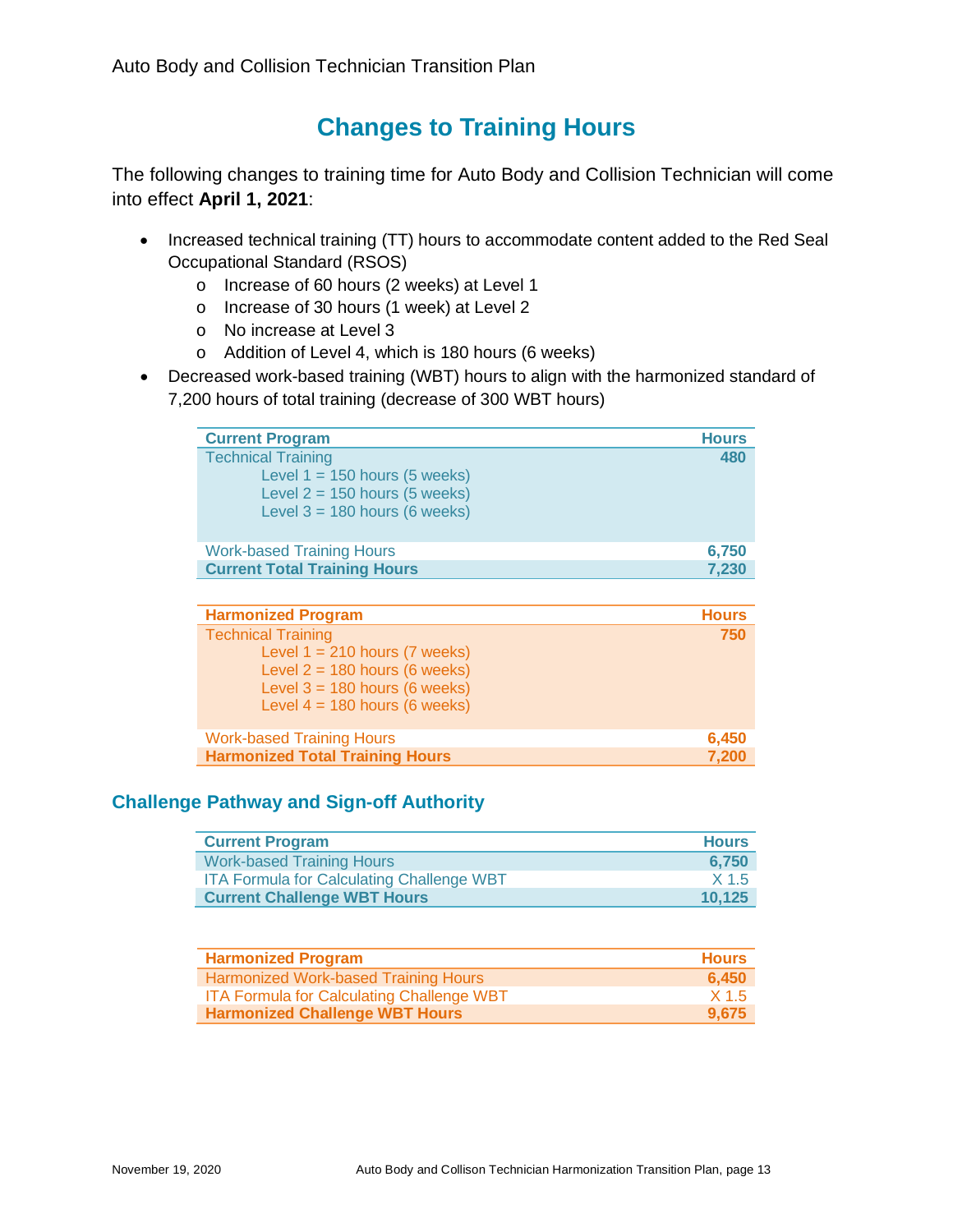### <span id="page-13-0"></span>**Implementation of Changes to Training Hours**

### **Changes to Technical Training (TT) Hours**

The increase of technical training hours applies only to Harmonized Levels. **Current Levels** that are delivered after April 1, 2021 will remain at their current duration.

### **Changes to Work-based Training (WBT) Hours**

**If a TW completes in the current program** - the WBT hours for the current program will apply.

**If a TW transitions to the harmonized program** - the WBT hours for the harmonized program will apply.

### **Harmonized Foundation Program**

<span id="page-13-1"></span>The 34-week harmonized foundation program reflects HL1, which is common core with Refinishing.

Graduates receive

- Auto Body and Collision Technician (HL) Foundation (CofC)
- Automotive Refinishing Technician (HL) Foundation (CofC)
- Credit for Level 1TT credit & 625 hours towards harmonized **Auto Body and Collision Technician** apprenticeship program
- Credit for Level 1TT credit & 450 hours towards harmonized **Automotive Refinishing Technician** apprenticeship program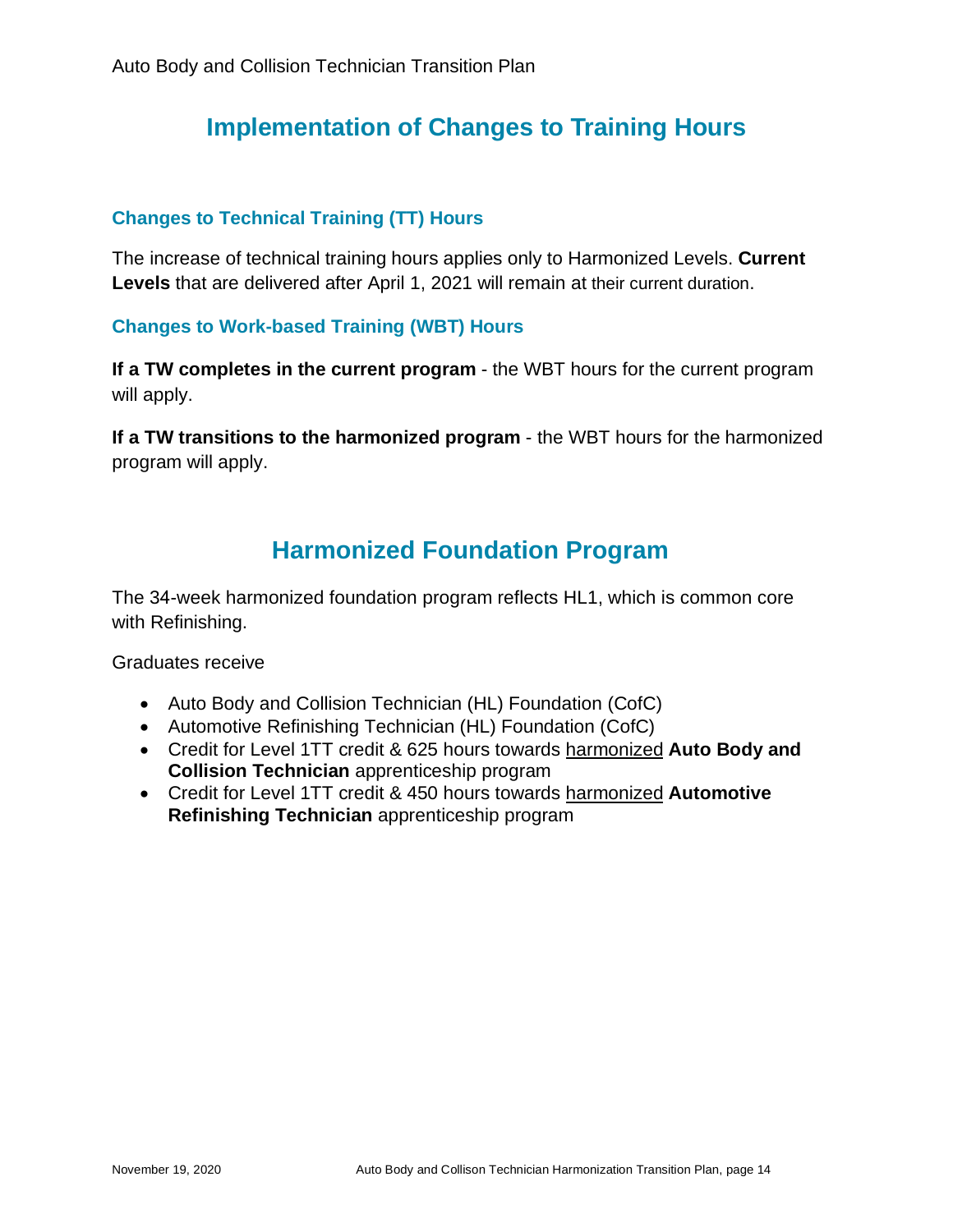# <span id="page-14-0"></span>**Standardized Level Exams (SLEs) for the Harmonized Program**

**CL Exams** - As current levels are phased out, the current exams will no longer be used.

**HL Exams** - As SLEs are implemented, there will be a delay before the harmonized exams can be launched.

| Exam            | <b>Exam Development</b> | <b>Tentative Exam Launch</b> |
|-----------------|-------------------------|------------------------------|
| $HI$ 1          | Winter 2020             | Summer or Fall 2021*         |
| HL <sub>2</sub> | Winter 2021             | Summer or Fall 2022          |
| HL3             | Winter 2022             | Summer or Fall 2023          |

\*The timeline to launch the HL1 SLE may be impacted by COVID-19.

**Why are the harmonized SLEs implemented after the harmonized level?**

The exams need to be piloted with the first cohort of apprentices that complete the harmonized level. The pilot results are then analyzed, and depending on the result, further revisions may be needed. The exam is also validated by subject matter experts before it is launched.

**How will training providers be informed of the launch of an HL exam?**

An OPSN will be sent to announce the launch of the HL exams.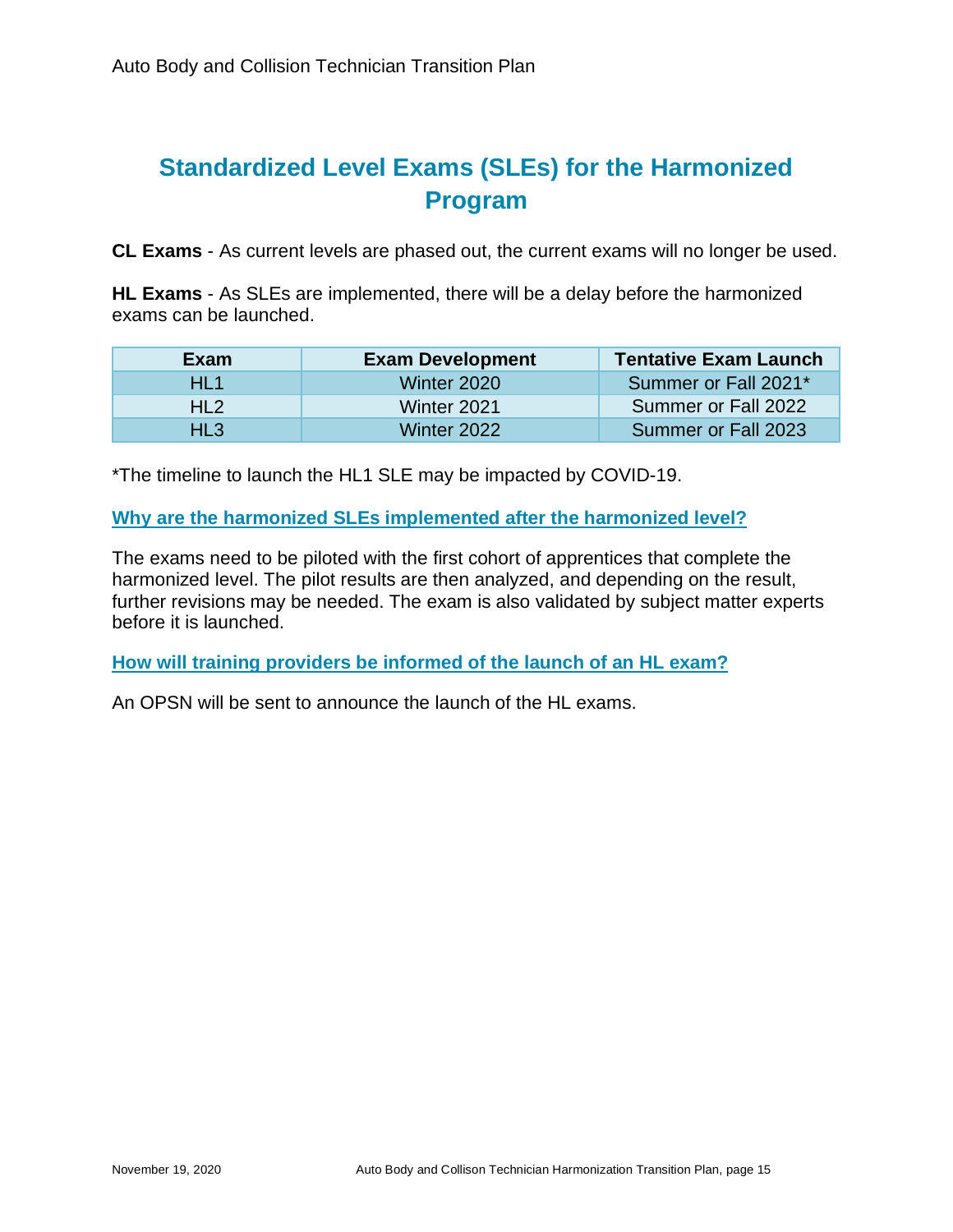# **Appendix A: Details of Gaps**

### **GAP A: CL1→HL2**

<span id="page-15-0"></span>This table lists the content that an apprentice will be **missing** if they have completed CL1 and then take HL2.

| <b>Competency</b>                                              | <b>Missing</b><br><b>Content</b>                                                                                                       | <b>Achievement</b><br><b>Criteria</b>         | <b>Content</b><br><b>Migration</b>                                                                   | <b>Instructional</b><br>Hours* | Self-<br>directed<br>Hours** |
|----------------------------------------------------------------|----------------------------------------------------------------------------------------------------------------------------------------|-----------------------------------------------|------------------------------------------------------------------------------------------------------|--------------------------------|------------------------------|
| D3 Perform<br>inspections                                      | - Perform<br>inspections of<br>coatings<br>-surface<br>evaluation<br>- Inspect body<br>repairs<br>(Prior to<br>refinishing<br>vehicle) | <b>No</b>                                     | New/CL1<br>Some content<br>covered with<br>panel inspection<br>and body filler in<br>CL <sub>1</sub> | 1                              | $\overline{2}$               |
| E1 Use<br>communication<br>techniques                          | - Shop roles and<br>responsibilities<br>- Business<br>relations<br>- Active listening                                                  | <b>No</b>                                     | New/CL1<br>Some content<br>covered in<br>business<br>relations in CL1                                | 0                              | 1                            |
| 14 Apply base<br>coat/clear coat                               | Apply base<br>coat/clear coat                                                                                                          | Perform base<br>coat/clear coat<br>(on panel) | HL1/HL2 CL3                                                                                          | 6                              | $\Omega$                     |
| M1 Remove<br>minor<br>imperfections                            | - Describe the<br>post-refinish<br>detailing process<br>- Polish panel                                                                 | <b>No</b>                                     | HL1←CL3                                                                                              | 3                              | 0                            |
| M <sub>2</sub> Clean<br>exterior and<br>interior of<br>vehicle | - Describe<br>cleaning exterior<br>and interior of<br>vehicle                                                                          | No                                            | HL1←CL3                                                                                              | 0                              | $\overline{2}$               |
|                                                                |                                                                                                                                        |                                               | <b>TOTAL</b>                                                                                         | 9                              | $5\phantom{1}$               |

\***Instructional Hours** are hours of dedicated instruction that an apprentice would need to cover the missing content

\*\***Self-Directed Hours** are hours of content that an apprentice would be able to cover through self-study, on the job or in the context of other tasks/levels.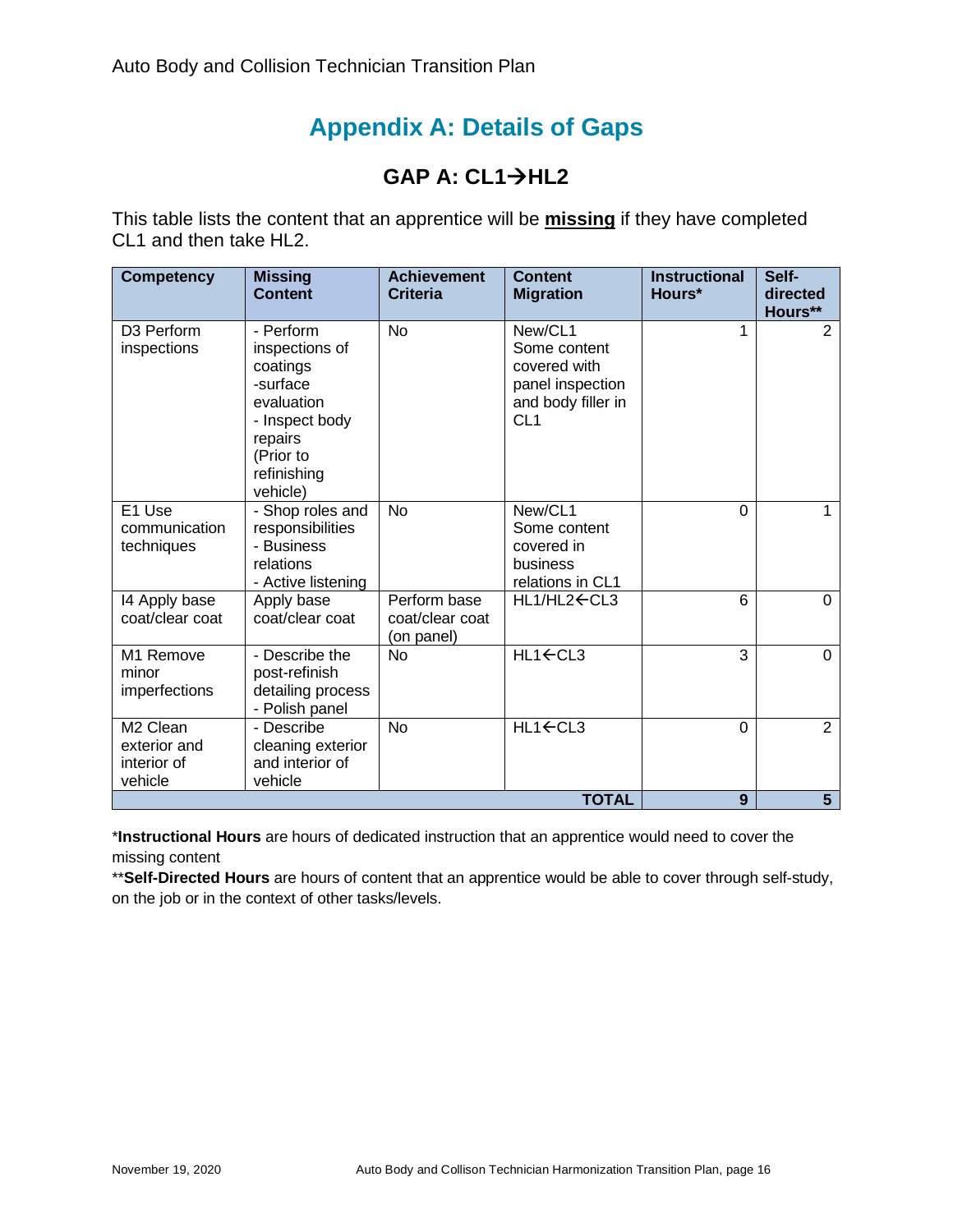### **OVERLAP A: CL1→HL2**

This table lists the content that an apprentice will be **repeating** if they have completed CL1 and then take HL2. Overlaps are identified so that instructors and apprentices are aware of the repeated content. There may be opportunities for transitioned CL1 apprentices to use some of their overlap time to study their gap content.

| <b>Competency</b>                 | <b>Missing Content</b>         | <b>Content Migration</b>     | <b>Hours</b> |
|-----------------------------------|--------------------------------|------------------------------|--------------|
| <b>B2 Use lifting</b>             | Describe specialty lifts; lift | CL1→HL1/HL2 (only the HL2    | 2            |
| equipment                         | and mount vehicle to install   | content would be an overlap) |              |
|                                   | anchoring equipment            |                              |              |
| B4 Maintain spray                 | Describe recycling machines    | CL1→HL1/HL2 (only the HL2    | 0.5          |
| equipment                         |                                | content would be an overlap) |              |
| R1 Remove structural              | Describe removal of            | $CL1 \rightarrow HL2$        | 2            |
| glass                             | laminated, structural glass    |                              |              |
| R <sub>2</sub> Install structural | Describe the installation of   | $CL1 \rightarrow HL2$        |              |
| glass                             | laminated, structural glass    |                              |              |
| R3 Repair laminated               | Describe repairing laminated   | $CL1 \rightarrow HL2$        | 0.5          |
| glass                             | glass                          |                              |              |
| S1 Remove non-                    | Remove non-structural glass    | $CL1 \rightarrow HL2$        | 2            |
| structural glass                  |                                |                              |              |
| S2 Install non-                   | Describe the installation of   | $CL1 \rightarrow HL2$        | 2            |
| structural glass                  | non-structural glass           |                              |              |
| W1 Repair interior                | Describe removing and          | $CL1 \rightarrow HL2$        | 6            |
| components                        | repairing interior components  |                              |              |
| W2 Replace interior               | Describe installing interior   | $CL1 \rightarrow HL2$        | 5            |
| components                        | components                     |                              |              |
|                                   |                                | TOTAL                        | 21           |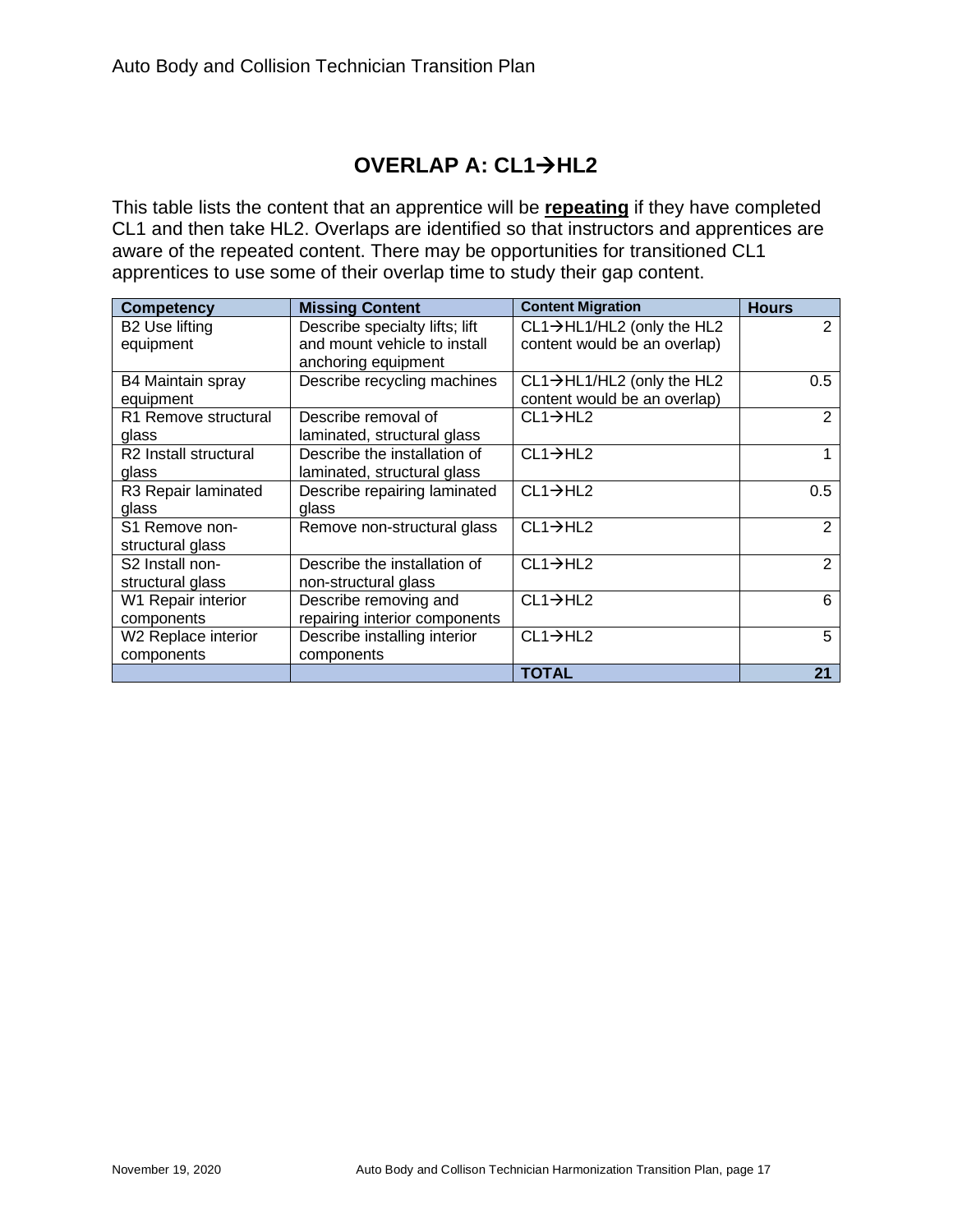### **GAP B: CL2HL3**

This table lists the content that an apprentice will be **missing** if they have completed CL2 and then take HL3.

| <b>Competency</b>                                     | <b>Specific Content</b>                                                                                                                         | <b>Achievement</b><br><b>Criteria</b> | <b>Migration</b><br><b>Details</b>                                                  | <b>Instructional</b><br>Hours* | Self-<br>directed<br>Hours** |
|-------------------------------------------------------|-------------------------------------------------------------------------------------------------------------------------------------------------|---------------------------------------|-------------------------------------------------------------------------------------|--------------------------------|------------------------------|
| <b>B5 Maintain</b><br>mixing equipment                | Use paint manufacturers'<br>equipment<br>Maintain mixing systems<br>and room                                                                    | No                                    | New to HL2                                                                          | $\overline{2}$                 |                              |
| H <sub>2</sub> Prepare spray<br>booth                 | Describe preparation of<br>spray booths                                                                                                         | No                                    | HL2 <del>C</del> CL3                                                                | $\mathbf 0$                    | 1                            |
| 11 Mix refinishing<br>materials                       | Mix refinishing materials,<br>including single-stage,<br>and base coat/clear coat                                                               | <b>No</b>                             | HL1/HL2 ← CL3                                                                       | $\overline{2}$                 | 1                            |
| 12 Apply primer<br>sealers                            | - Apply primer sealers (in<br>HL1<br>- Select and apply primer<br>sealers (with a focus on<br>tinting) (in HL2)                                 | <b>No</b>                             | HL1/HL2←CL3                                                                         | $\overline{2}$                 | $\Omega$                     |
| 13 Apply single-<br>stage paint                       | - Apply single-stage paint<br>(in H11)<br>- Describe single-stage<br>paint (with a focus on<br>troubleshooting) (in HI2)                        | $\overline{N}$                        | HL1/HL2 ← CL3                                                                       | 4                              | 0                            |
| 14 Apply base<br>coat/clear coat                      | - Apply base coat/clear<br>coat finish (in HL1)<br>- Describe applying and<br>blending base coat/clear<br>coat and multistage paint<br>(in HL2) | No                                    | HL1/HL2 ← CL3                                                                       | 4                              | 0                            |
| 16 Perform colour<br>adjustment                       | Describe colour theory<br>and adjustment                                                                                                        | $\overline{N}$                        | HL2 <del>C</del> CL3                                                                | $\overline{12}$                | 0                            |
| J2 Correct<br>surface<br>imperfections                | - Recognize surface<br>imperfections<br>- Describe correcting<br>surface imperfections                                                          | <b>No</b>                             | HL2 <cl3< td=""><td><math>\mathbf{1}</math></td><td><math>\Omega</math></td></cl3<> | $\mathbf{1}$                   | $\Omega$                     |
| M1 Remove<br>minor<br>imperfections                   | - Describe the post-<br>refinish detailing process<br>- Polish panel                                                                            | $\overline{N}$                        | $HL1-CL3$                                                                           | $\mathbf{1}$                   | 1                            |
| M2 Clean exterior<br>and interior of<br>vehicle       | - Describe cleaning<br>exterior and interior of<br>vehicle                                                                                      | <b>No</b>                             | $HL1 \leftarrow CL3$                                                                | $\mathbf{1}$                   | 1                            |
| O1 Apply<br>corrosion<br>inhibitors and<br>undercoats | - Describe corrosion<br>- Apply corrosion<br>protection                                                                                         | $\overline{N}$                        | HL2 <del>C</del> CL3                                                                | $\mathbf{1}$                   | 1                            |
|                                                       |                                                                                                                                                 |                                       | <b>Total</b>                                                                        | 30                             | 6                            |

\***Instructional Hours** are hours of dedicated instruction that an apprentice would need to cover the missing content

\*\***Self-Directed Hours** are hours of content that an apprentice would be able to cover through self-study, on the job or in the context of other tasks/levels.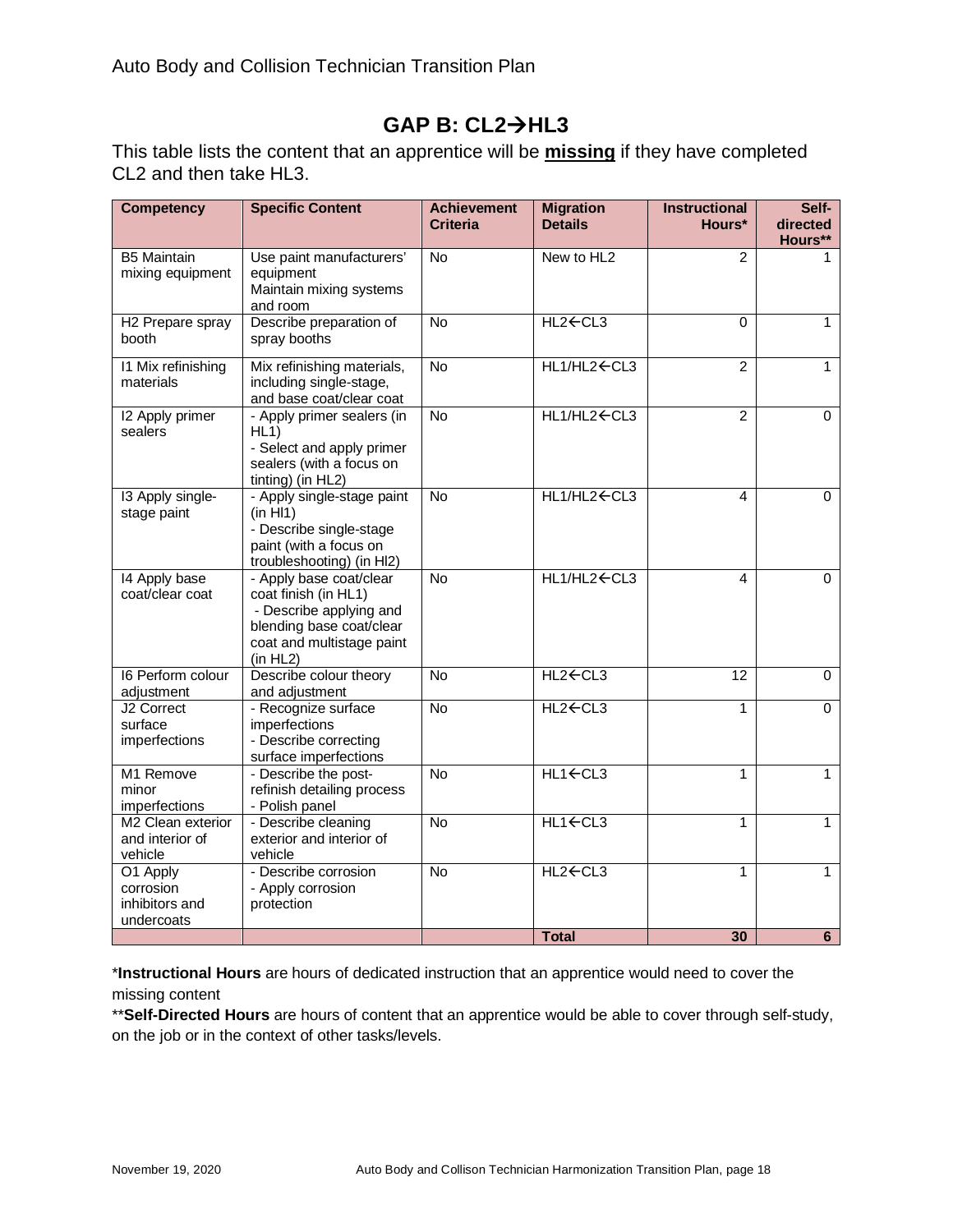### **OVERLAP B: CL2HL3**

This table lists the content that an apprentice will be **repeating** if they have completed CL2 and then take HL3. Overlaps are identified so that instructors and apprentices are aware of the repeated content. There may be opportunities for transitioned CL2 apprentices to use some of their overlap time to study their gap content.

| <b>Competency</b>                                                                  | <b>Missing Content</b>                                                                                        | <b>Content Migration</b> | <b>Hours</b>   |
|------------------------------------------------------------------------------------|---------------------------------------------------------------------------------------------------------------|--------------------------|----------------|
| U1 Identify<br>fundamentals of<br>heating and cooling<br>systems and<br>components | Identifying fundamentals of<br>heating and cooling systems<br>and components                                  | $CL2 \rightarrow HL3$    | $\overline{2}$ |
| U2 Identify<br>fundamentals of<br>powertrain systems<br>and components             | Identifying fundamentals of<br>powertrain systems and<br>components                                           | $CL2 \rightarrow HL3$    | 2              |
| V2 Remove electrical<br>components                                                 | Describing removal of<br>electrical components                                                                | $CL2 \rightarrow HL3$    | 3              |
| V3 Repair damaged<br>wires and protective<br>coverings                             | Repairing damaged wires<br>and protective coverings;<br>servicing low-voltage<br>batteries                    | $CL2 \rightarrow HL3$    |                |
| V4 Install electrical<br>components                                                | Describing installation of<br>electrical components                                                           | $CL2 \rightarrow HL3$    | $\overline{2}$ |
| X1 Service seat belt<br>restraint systems                                          | Describe servicing seat belt<br>restraint systems                                                             | $CL2 \rightarrow HL3$    |                |
| X2 Service air bags<br>and related<br>components                                   | Following safety procedures<br>around air bags and<br>describing servicing air bags<br>and related components | $CL2 \rightarrow HL3$    | $\overline{2}$ |
|                                                                                    |                                                                                                               | <b>TOTAL</b>             | 13             |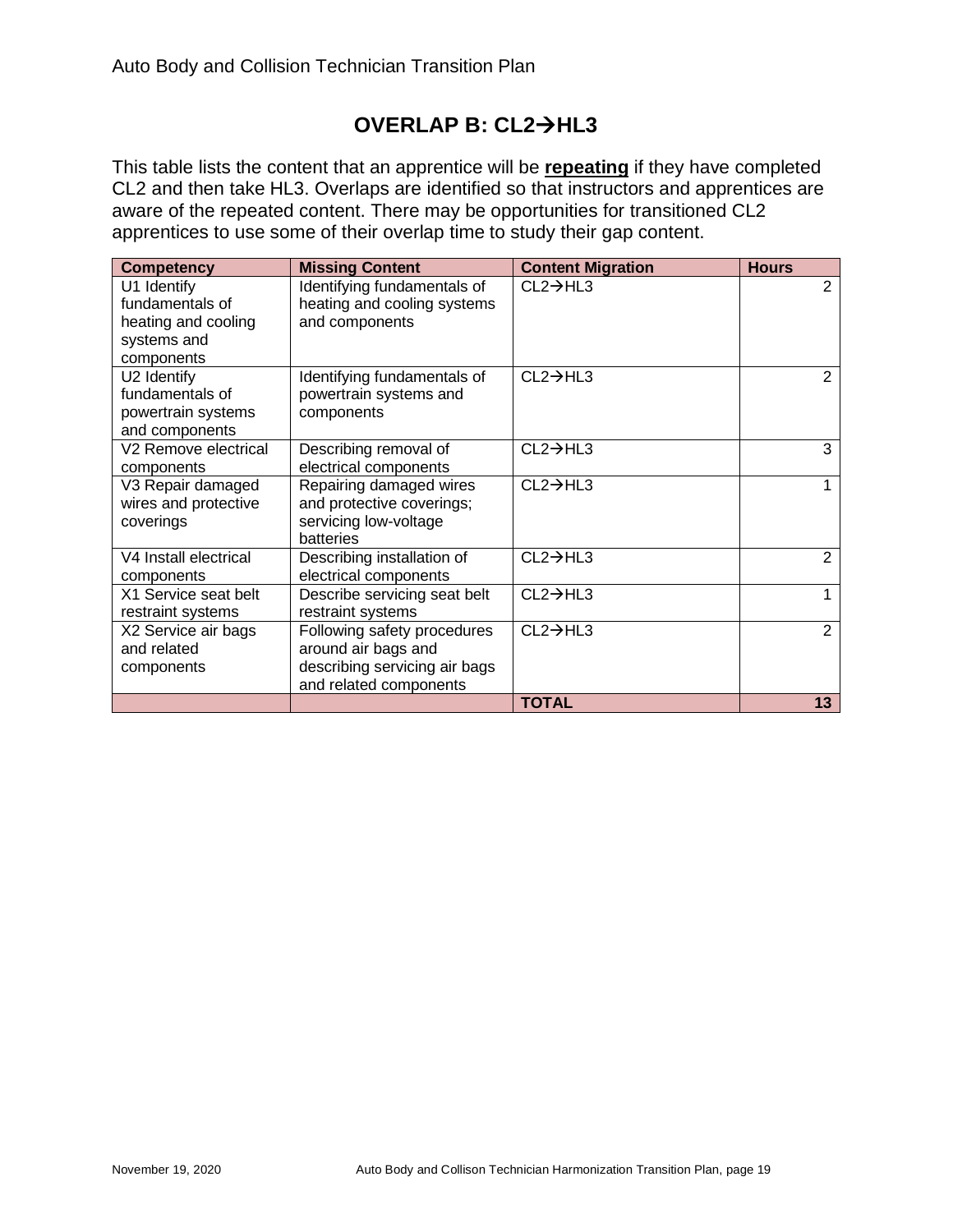# **Appendix B: Transition Delivery Guidelines**

### <span id="page-19-0"></span>**DEFINITION OF GAPS**

A gap is technical training content that an apprentice would be missing if they transition from the current program into the harmonized program. **Not every gap will be addressed by gap training.** Transition Plans may include one or more options for addressing gaps:

### **GAP TRAINING**

#### **Delivery**

- Training providers are expected offer gap training for the levels and years indicated in the scenario.
- Delivery method and schedule is up to the training provider, as long as the gap training is delivered before completion of the level to which it is attached.

### **Apprentices Required to Take Gap Training**

For harmonized levels that have gap training attached, all students who transition from the current program to the harmonized program at that level must take gap training.

Apprentices who took the previous level in the harmonized program **do not** need to take gap training.

### **How to Determine if an Apprentice Requires Gap Training**

Once an apprentice who requires gap training has been transitioned to the harmonized program, their transcript (see sample below) will indicate that they require gap training to fully satisfy the achievement requirements for the previous level.

For more information about how to correctly register students during transition, please see the *Registration Guide* available at [https://www.itabc.ca/training-provider-resources,](https://www.itabc.ca/training-provider-resources) or email [assessementscoordinator@itabc.ca](mailto:assessementscoordinator@itabc.ca) for assistance.

**Note**: An updated Registration Guide will be available in early 2021.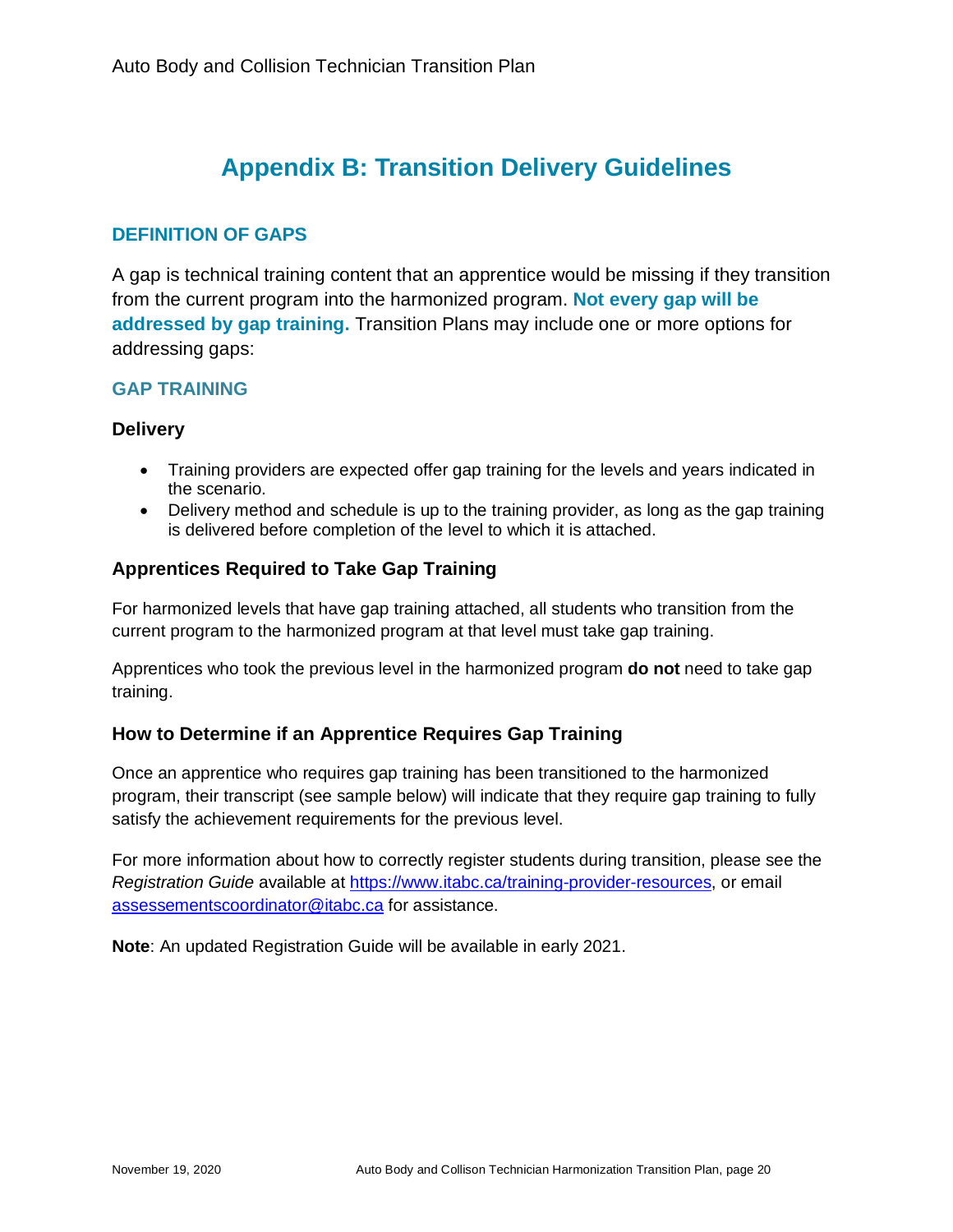| <b>Your Registration Information</b>                                                                                                            |                            |                        |                       |                   |
|-------------------------------------------------------------------------------------------------------------------------------------------------|----------------------------|------------------------|-----------------------|-------------------|
| Carpenter Apprenticeship (HL) 2017<br>Program:                                                                                                  |                            |                        |                       |                   |
| <b>Legal Name:</b>                                                                                                                              | <b>Registration Date:</b>  | March 06, 2016         |                       |                   |
| ITA ID#:                                                                                                                                        | Status:                    | Active                 |                       |                   |
| <b>Sponsor Information</b>                                                                                                                      |                            |                        |                       |                   |
| <b>Organization Name:</b>                                                                                                                       | <b>Contact Name:</b>       |                        |                       |                   |
| <b>Address:</b>                                                                                                                                 | <b>Email Address:</b>      |                        |                       |                   |
| <b>Phone Number:</b>                                                                                                                            | <b>Fax Number:</b>         |                        |                       |                   |
| <b>Summary of Program Completion Achievements</b><br><b>Program Completion Requirements:</b>                                                    | <b>Achievement Status:</b> |                        | <b>Date Achieved:</b> |                   |
|                                                                                                                                                 |                            |                        |                       |                   |
| <b>Level 1 Technical Training</b>                                                                                                               | <b>Not Achieved</b>        |                        |                       |                   |
| <b>Level 2 Technical Training</b>                                                                                                               | <b>Not Achieved</b>        |                        |                       |                   |
| <b>Level 3 Technical Training</b>                                                                                                               | <b>Not Achieved</b>        |                        |                       |                   |
| <b>Level 4 Technical Training</b>                                                                                                               | <b>Not Achieved</b>        |                        |                       |                   |
| <b>Interprovincial Red Seal Exam</b>                                                                                                            | <b>Not Achieved</b>        |                        |                       |                   |
| <b>Workplace Hours</b>                                                                                                                          | <b>Not Achieved</b>        |                        |                       |                   |
| <b>Recommendation for Certification</b>                                                                                                         | <b>Not Achieved</b>        |                        |                       |                   |
| <b>Details of Program Completion Achievements</b>                                                                                               |                            |                        |                       |                   |
| <b>Completion Requirements:</b>                                                                                                                 | <b>Status:</b>             | <b>Date Achieved:</b>  | <b>Result:</b>        | <b>Weighting:</b> |
| <b>Level 1 Technical Training</b>                                                                                                               | <b>Not Achieved</b>        |                        | 1 (2 required)        |                   |
| Carpenter Level 1 TT Blended with Exam startdate prior to<br>March 31, 2017- Gap Training Required prior to completion of<br>Level <sub>2</sub> | <b>Achieved</b>            | Feb 17, 2017           | 1 (1 required)        |                   |
| Carpenter - Level 1 Technical Training Blended with Exam<br>(Technical Training)                                                                | Passed                     | <b>Feb 17.</b><br>2017 | 82%                   |                   |
| <b>Level 2 Technical Training</b>                                                                                                               | <b>Not Achieved</b>        |                        |                       |                   |

#### **Sample Transcript Showing an Apprentice who Requires Gap Training**

### **Reporting the Completion of Gap Training to ITA**

Gap training can be reported in one of two ways:

- 1) **By email**: Upon completion of gap training, an email can be sent to [assessmentscoordinator@itabc.ca.](mailto:assessmentscoordinator@itabc.ca) This email should indicate:
	- Name and ITA ID
	- **Program name and level**
	- **Successful completion**
- 2) **With the Technical Training Result Report:** On the ITA Technical Training Result Report, indicate completion by entering a  $\sqrt{ }$  in the \*Completed Gap Training (see image below) column for each student who has completed the training. ITA will record the gap training on each student's file within 10 business days of receipt. Once recorded, the achievement line for the previous level will appear as "achieved" on their transcript.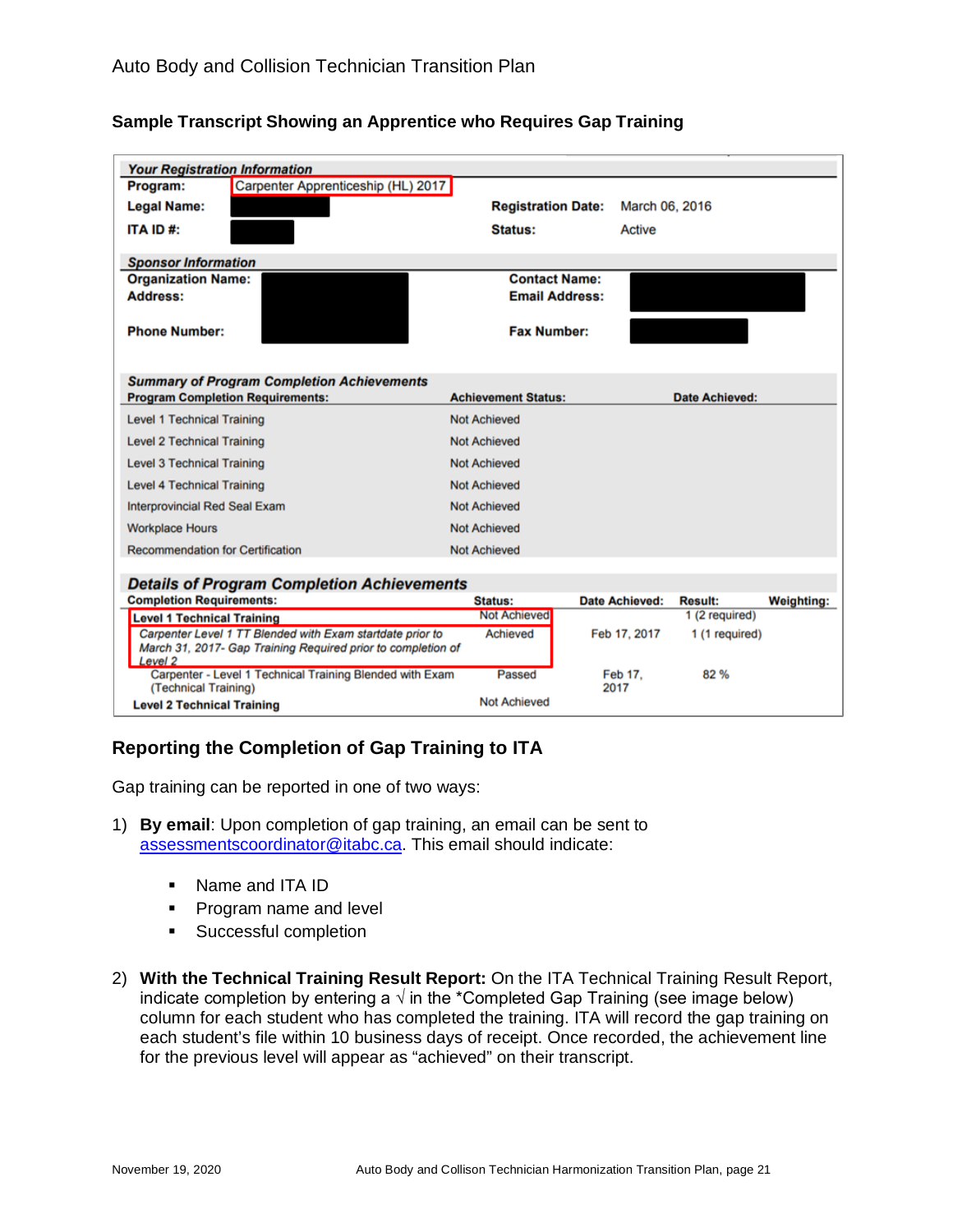#### **Sample Technical Training Result Report Showing How to Report Completion of Gap Training**

|                                                                                                              | <b>ITA TECHNICAL TRAINING</b><br><b>Tta</b><br><b>RESULT REPORT</b>                           |                                                                                                                                                                                                      |                         |            | <b>ITA Customer Service</b><br>800 - 8100 Granville Ave<br>Richmond, BC V6Y 3T6<br>Tel: 778-328-8700<br>Toll Free: 1-866-660-6011<br>examrequest@itabc.ca |                        |
|--------------------------------------------------------------------------------------------------------------|-----------------------------------------------------------------------------------------------|------------------------------------------------------------------------------------------------------------------------------------------------------------------------------------------------------|-------------------------|------------|-----------------------------------------------------------------------------------------------------------------------------------------------------------|------------------------|
|                                                                                                              |                                                                                               | Please complete this form and email it to ITA no later than 15 days after class end-date. Missing information may delay the<br>process. The completed form should be emailed to examrequest@itabc.ca |                         |            |                                                                                                                                                           |                        |
|                                                                                                              | <b>GENERAL INFORMATION</b>                                                                    |                                                                                                                                                                                                      |                         |            |                                                                                                                                                           |                        |
|                                                                                                              | <b>Training Provider Location</b><br><b>Training Provider Name</b><br><b>Instructor Email</b> |                                                                                                                                                                                                      |                         |            |                                                                                                                                                           |                        |
| <b>Training Provider Session ID</b><br>Program and Level<br>Start Date (mm/dd/yyyy)<br>End date (mm/dd/yyyy) |                                                                                               |                                                                                                                                                                                                      |                         |            |                                                                                                                                                           |                        |
| *If Applicable, please indicate if student has completed Gap Training.                                       |                                                                                               |                                                                                                                                                                                                      |                         |            |                                                                                                                                                           |                        |
| 2                                                                                                            | <b>TECHNICAL TRAINING RESULTS</b>                                                             |                                                                                                                                                                                                      |                         |            |                                                                                                                                                           |                        |
|                                                                                                              | ITA Individual ID #                                                                           | <b>Legal Last Name</b>                                                                                                                                                                               | <b>Legal First Name</b> | Result (%) | *Completed<br><b>Gap Training</b>                                                                                                                         | <b>ITA Use</b><br>Only |
| 1                                                                                                            |                                                                                               |                                                                                                                                                                                                      |                         |            | ึง                                                                                                                                                        |                        |
| $\overline{2}$                                                                                               |                                                                                               |                                                                                                                                                                                                      |                         |            | $\Box$                                                                                                                                                    |                        |
| 3                                                                                                            |                                                                                               |                                                                                                                                                                                                      |                         |            | п                                                                                                                                                         |                        |
| 4                                                                                                            |                                                                                               |                                                                                                                                                                                                      |                         |            | П                                                                                                                                                         |                        |
| 5                                                                                                            |                                                                                               |                                                                                                                                                                                                      |                         |            | □                                                                                                                                                         |                        |
| 6                                                                                                            |                                                                                               |                                                                                                                                                                                                      |                         |            | П                                                                                                                                                         |                        |

#### **TRAINING PROVIDER SUPPORT**

#### **Delivery**

- Training providers may request training provider support for the levels and years indicated in the scenario.
- Delivery method and schedule is up to the training provider.

### **\*\*Training provider support is optional. It is not a completion requirement for the apprentice. Training provider support is not recorded in Direct Access\*\***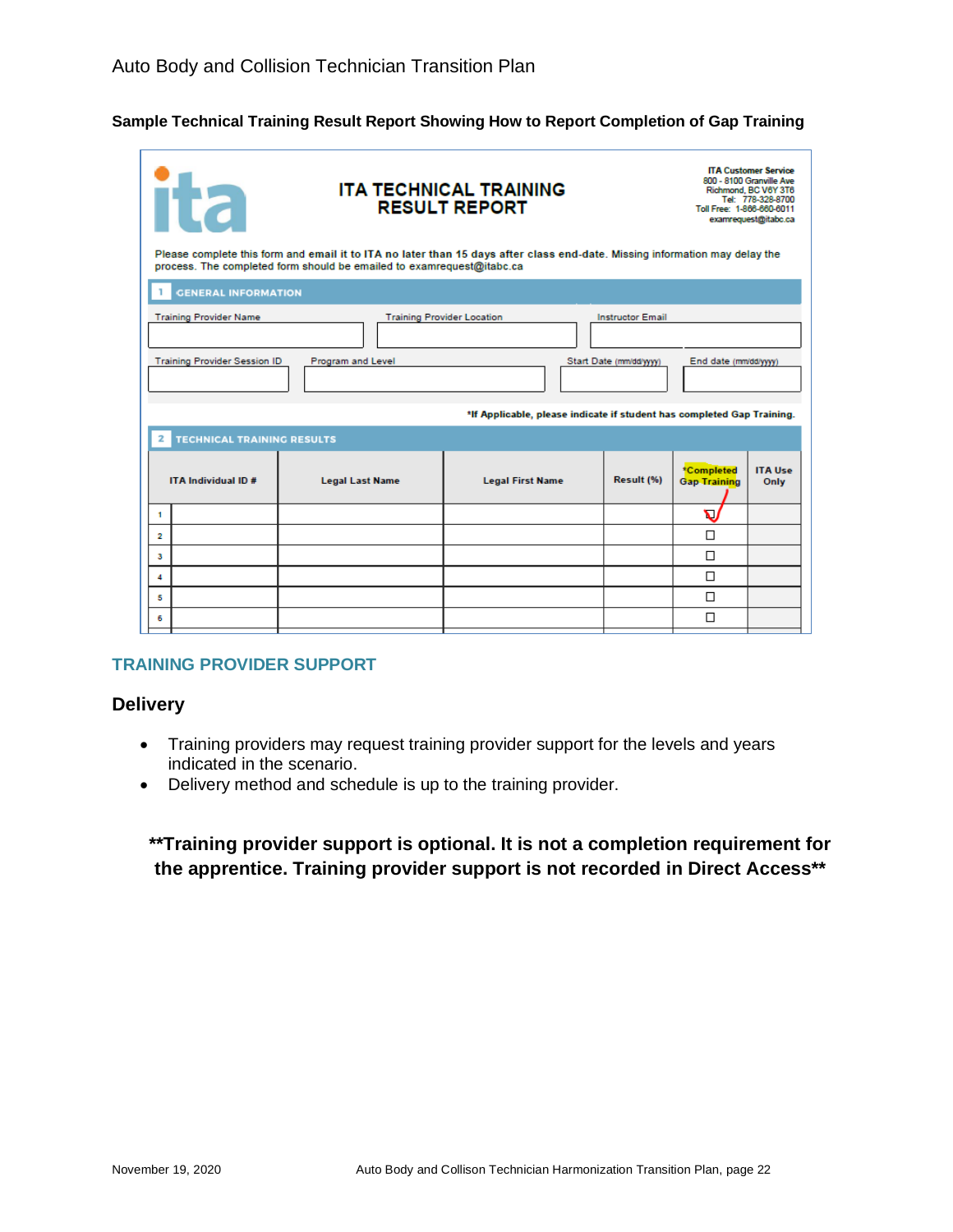# **Appendix C: Communication Plan for Transition**

<span id="page-22-0"></span>

| <b>Audience</b>                     | <b>Purpose</b>                                                                                                                                               | <b>Mode</b>                                                                                        |
|-------------------------------------|--------------------------------------------------------------------------------------------------------------------------------------------------------------|----------------------------------------------------------------------------------------------------|
| <b>Training</b><br><b>Providers</b> | To announce the changes to training standards and the<br>publication of a new Program Outline and Program<br>Profile on the trade webpage on the ITA website | <b>Official Program Standards</b><br>Notification (OPSN) via email and<br>posting on trade webpage |
| <b>Training</b><br><b>Providers</b> | To plan for transitioning to the new program                                                                                                                 | Webinar(s), phone calls and/or face<br>to face meetings                                            |
| <b>Training</b><br><b>Providers</b> | To announce the final transition plan                                                                                                                        | Program Update and Transition Plan<br>via email and posting on trade<br>webpage                    |
| <b>Training</b><br><b>Providers</b> | To announce the launch of the harmonized level exams                                                                                                         | OPSN via email and posting on trade<br>webpage                                                     |
| <b>Employers</b>                    | To gather input on transition scenarios                                                                                                                      | Webinar(s), phone calls and/or face<br>to face meetings                                            |
| <b>Employers</b>                    | To inform on the upcoming changes to the program and<br>the pathways to completion for their apprentices                                                     | Letters sent through ITA Direct<br>Access (DA)                                                     |
| <b>Employers</b>                    | To inform on the upcoming changes to the program and<br>the pathways to completion for their apprentices                                                     | Presentations at Program Advisory<br>Committees (PAC) and other<br>industry events                 |
| <b>Apprentices</b>                  | To inform on the upcoming changes to the program and<br>their pathways to completion                                                                         | Letters sent through ITA Direct<br>Access (DA)                                                     |
| <b>Apprentices</b>                  | To inform on the upcoming changes to the program and<br>their pathways to completion                                                                         | Targeted outreach via phone and<br>email                                                           |
| <b>Apprentices</b>                  | To inform on the upcoming changes to the program and<br>their pathways to completion                                                                         | Classroom visits by Apprenticeship<br>Advisors                                                     |